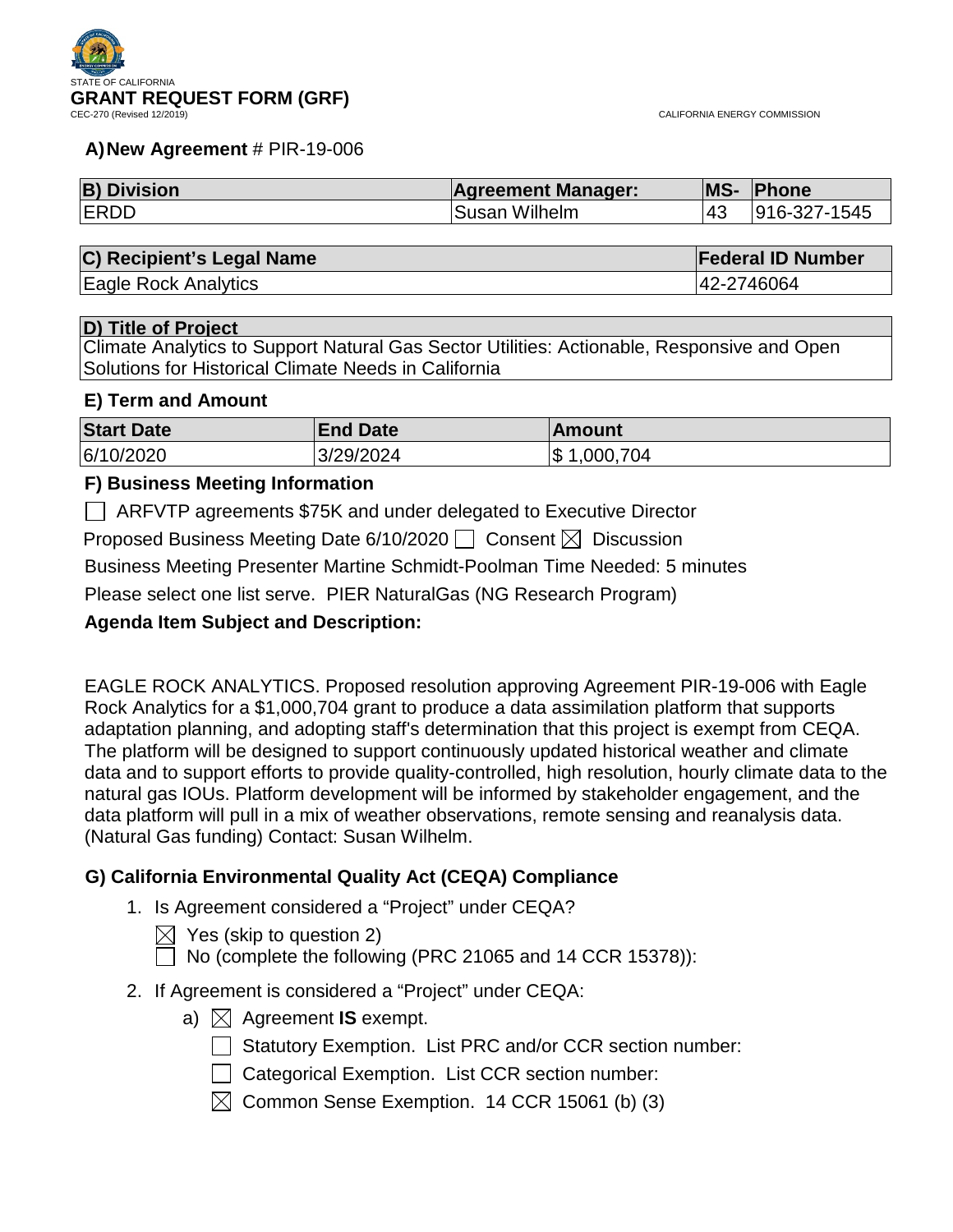CALIFORNIA ENERGY COMMISSION



Explain reason why Agreement is exempt under the above section:

The activity is covered by the general rule that CEQA applies only to projects which have the potential for causing a significant effect on the environment. Where it can be seen with certainty that there is no possibility that the activity in question may have a significant effect on the environment, the activity is not subject to CEQA.

All aspects of the project will be completed on a computer. This project involves advanced statistics, data assimilation, quality control of data, machine learning, and basic visualizations of data.

b) Agreement **IS NOT** exempt. (consult with the legal office to determine next steps)

Check all that apply

 $\Box$  Initial Study

 $\Box$  Negative Declaration

 $\Box$  Mitigated Negative Declaration

Environmental Impact Report

 $\Box$  Statement of Overriding Considerations

## **H) List all subcontractors (major and minor) and equipment vendors:** (attach additional sheets as necessary)

| <b>Legal Company Name:</b>      | <b>Budget</b> |
|---------------------------------|---------------|
| TBD- Market Outreach Contractor | \$50,000      |
|                                 |               |

## **I) List all key partners: (attach additional sheets as necessary)**

## **Legal Company Name:**

## **J) Budget Information**

| <b>Funding Source</b> | <b>Funding Year of</b><br>Appropriation | <b>Budget List</b><br><b>Number</b> | Amount      |
|-----------------------|-----------------------------------------|-------------------------------------|-------------|
| NG Subaccount, PIERDD | $18 - 19$                               | 501.001M                            | \$1,000,704 |
|                       |                                         |                                     |             |

R&D Program Area: EGRO: EA TOTAL: \$1,000,704

Explanation for "Other" selection

Reimbursement Contract #: Federal Agreement #: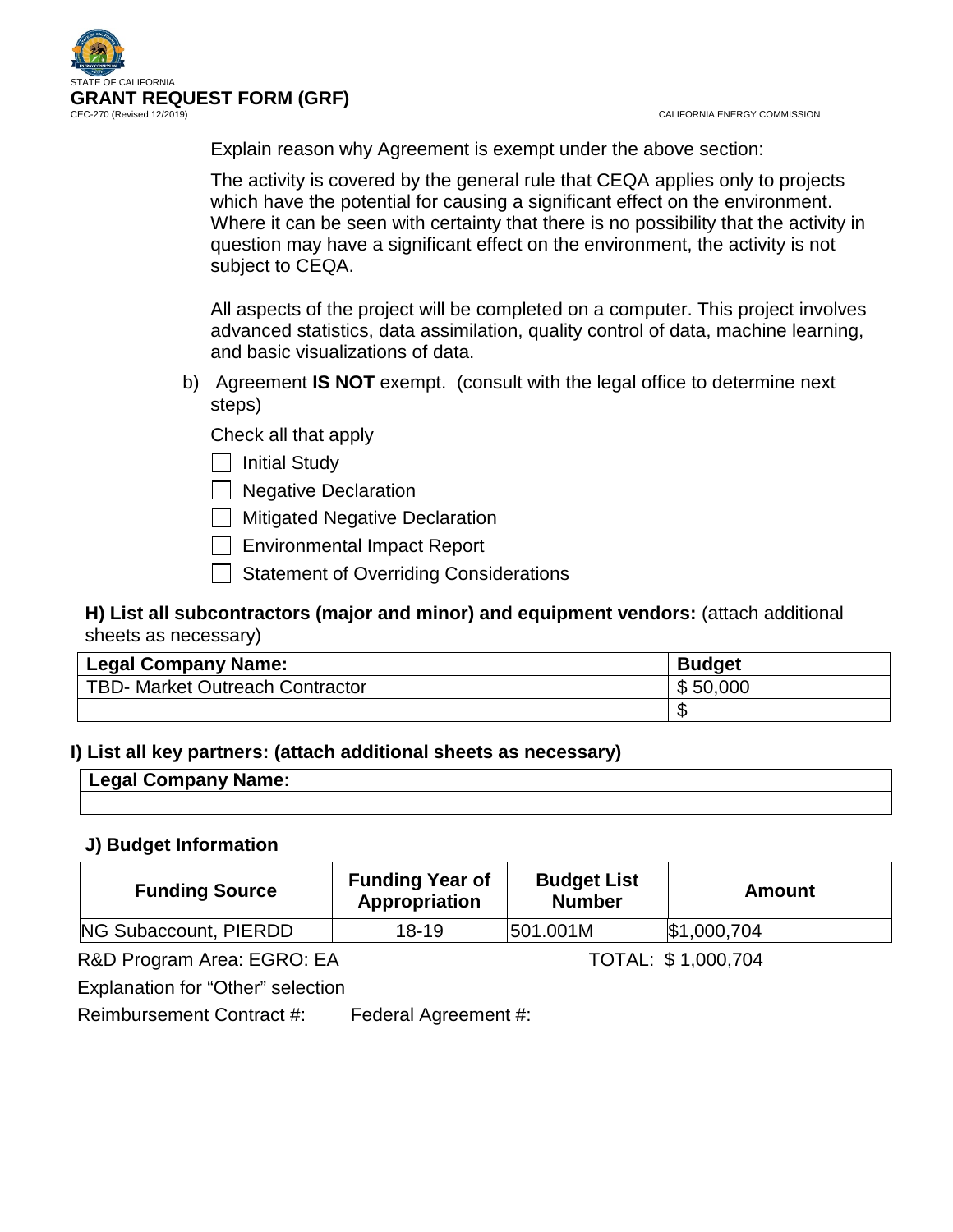

CALIFORNIA ENERGY COMMISSION

# **K) Recipient's Contact Information**

## **1. Recipient's Administrator/Officer**

Name: Owen Doherty Address: 3119 63Rd St

City, State, Zip: Sacramento, CA 95820-1922

Phone: 631-766-7406 E-Mail: owen@eaglerockanalytics.com

## **2. Recipient's Project Manager**

Name: Owen Doherty Address: 3119 63Rd St City, State, Zip: Sacramento, CA 95820-1922 Phone: 631-766-7406 E-Mail: owen@eaglerockanalytics.com

## **L) Selection Process Used**

- $\boxtimes$  Competitive Solicitation Solicitation #: GFO-19-501
- $\Box$  First Come First Served Solicitation Solicitation #:

## **M) The following items should be attached to this GRF**

- 1. Exhibit A, Scope of Work  $\boxtimes$  Attached
- 2. Exhibit B, Budget Detail  $\boxtimes$  Attached
- 3. CEC 105, Questionnaire for Identifying Conflicts  $\boxtimes$  Attached
- 4. Recipient Resolution  $\boxtimes$  N/A  $\Box$  Attached
- 5. CEQA Documentation  $\Box$  N/A  $\Box$  Attached

|     | $\boxtimes$ Attach  |
|-----|---------------------|
|     | $\boxtimes$ Attache |
|     | $\boxtimes$ Attach  |
| N/A | $\Box$ Attache      |
| N/A | $\boxtimes$ Attache |

**\_\_\_\_\_\_\_\_\_\_\_\_\_\_\_\_\_\_\_\_\_\_\_\_\_\_ \_\_\_\_\_\_\_\_\_\_\_\_\_\_ Agreement Manager Date**

**\_\_\_\_\_\_\_\_\_\_\_\_\_\_\_\_\_\_\_\_\_\_\_\_\_\_\_ \_\_\_\_\_\_\_\_\_\_\_\_\_\_ Office Manager Date** 

**\_\_\_\_\_\_\_\_\_\_\_\_\_\_\_\_\_\_\_\_\_\_\_\_\_\_\_ \_\_\_\_\_\_\_\_\_\_\_\_\_\_ Deputy Director Date**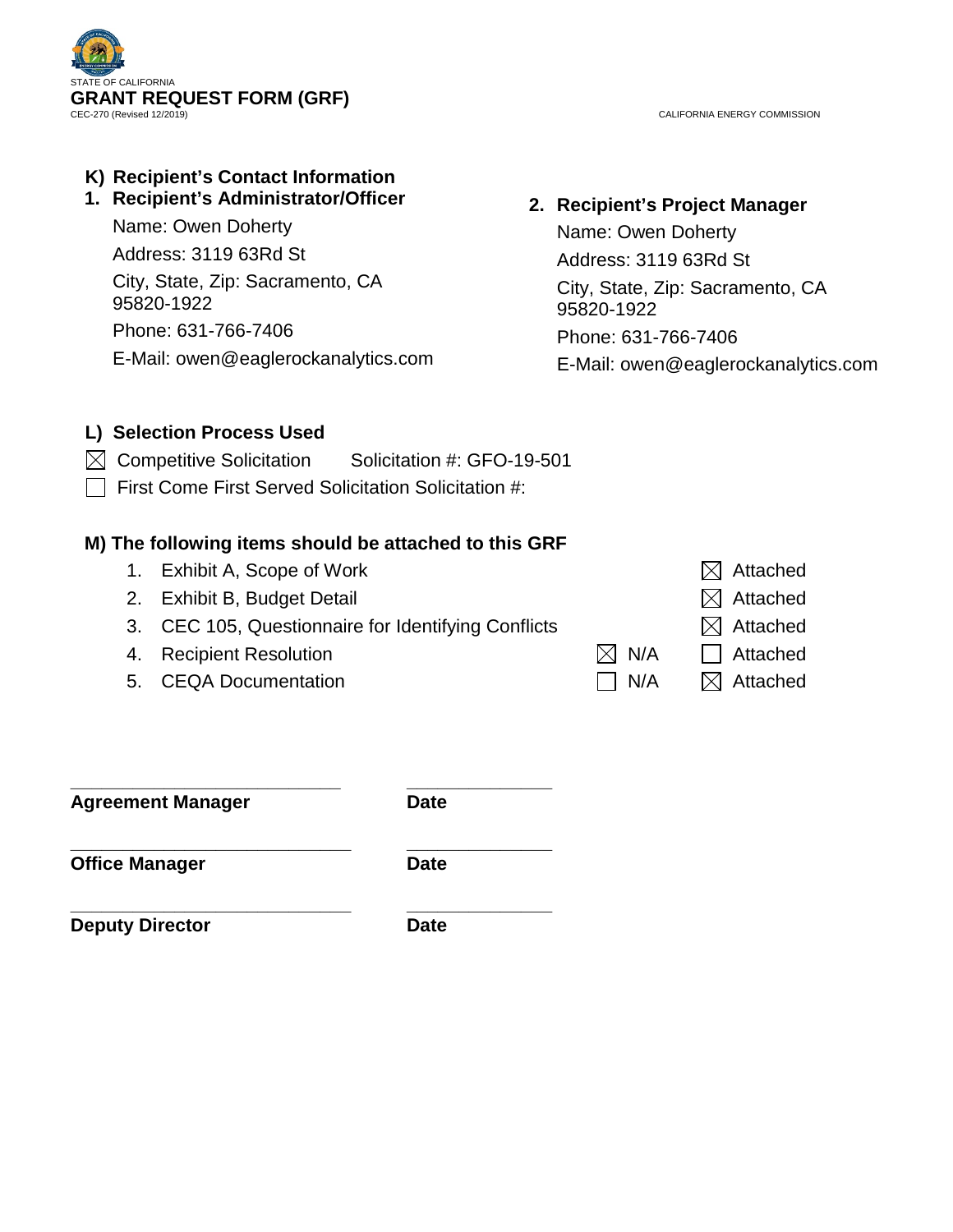## **I. TASK ACRONYM/TERM LISTS**

#### **A. Task List**

| Task# | CPR <sup>1</sup> | <b>Task Name</b>                                                       |
|-------|------------------|------------------------------------------------------------------------|
|       |                  | <b>General Project Tasks</b>                                           |
| ⌒     |                  | Stakeholder Outreach and Engagement                                    |
| 3     |                  | Development of a Data Analysis Platform for Historical Weather Data at |
|       |                  | <b>High Resolutions</b>                                                |
|       |                  | Support and Operationalize Natural Gas Sector Climate Risk Research    |
| 5     |                  | <b>Evaluation of Project Benefits</b>                                  |
|       |                  | Technology/Knowledge Transfer Activities                               |

#### **B. Acronym/Term List**

| <b>Acronym/Term</b> | <b>Meaning</b>                       |
|---------------------|--------------------------------------|
| <b>CAM</b>          | <b>Commission Agreement Manager</b>  |
| CAO                 | <b>Commission Agreement Officer</b>  |
| <b>CCAs</b>         | <b>Community Choice Aggregations</b> |
| <b>CPR</b>          | <b>Critical Project Review</b>       |
| <b>IOU</b>          | <b>Investor Owned Utilities</b>      |
| <b>TAC</b>          | <b>Technical Advisory Committee</b>  |

#### **II. PURPOSE OF AGREEMENT, PROBLEM/SOLUTION STATEMENT, AND GOALS AND OBJECTIVES**

#### **A. Purpose of Agreement**

The purpose of this Agreement is to fund the development of historical climate and geohazard data products that will improve natural gas system resilience to climate change.

#### **B. Problem/ Solution Statement**

#### **Problem**

In the context of energy sector vulnerability assessment and adaptation planning in California, the most commonly utilized information on projected climate, including temperature, is presently available on daily timescales at a resolution of 7 km. Stakeholders have clearly articulated the need for this projected data to be available at a locally resolving resolution (2 km) at hourly timescales. Further, risks from concurrent or sequential climate events (i.e. landslides in regions impacted by wildfire followed by extreme precipitation) are poorly understood and represent a major risk to natural gas system infrastructure. Historical climate data and climate related geohazards are not sufficiently resolved or assessed to elucidate critical dynamics between the natural gas system and the environment. Improvements in quantification of risk, along with

 $\overline{a}$ 

<span id="page-3-0"></span><sup>1</sup> Please see subtask 1.3 in Part III of the Scope of Work (General Project Tasks) for a description of Critical Project Review (CPR) Meetings.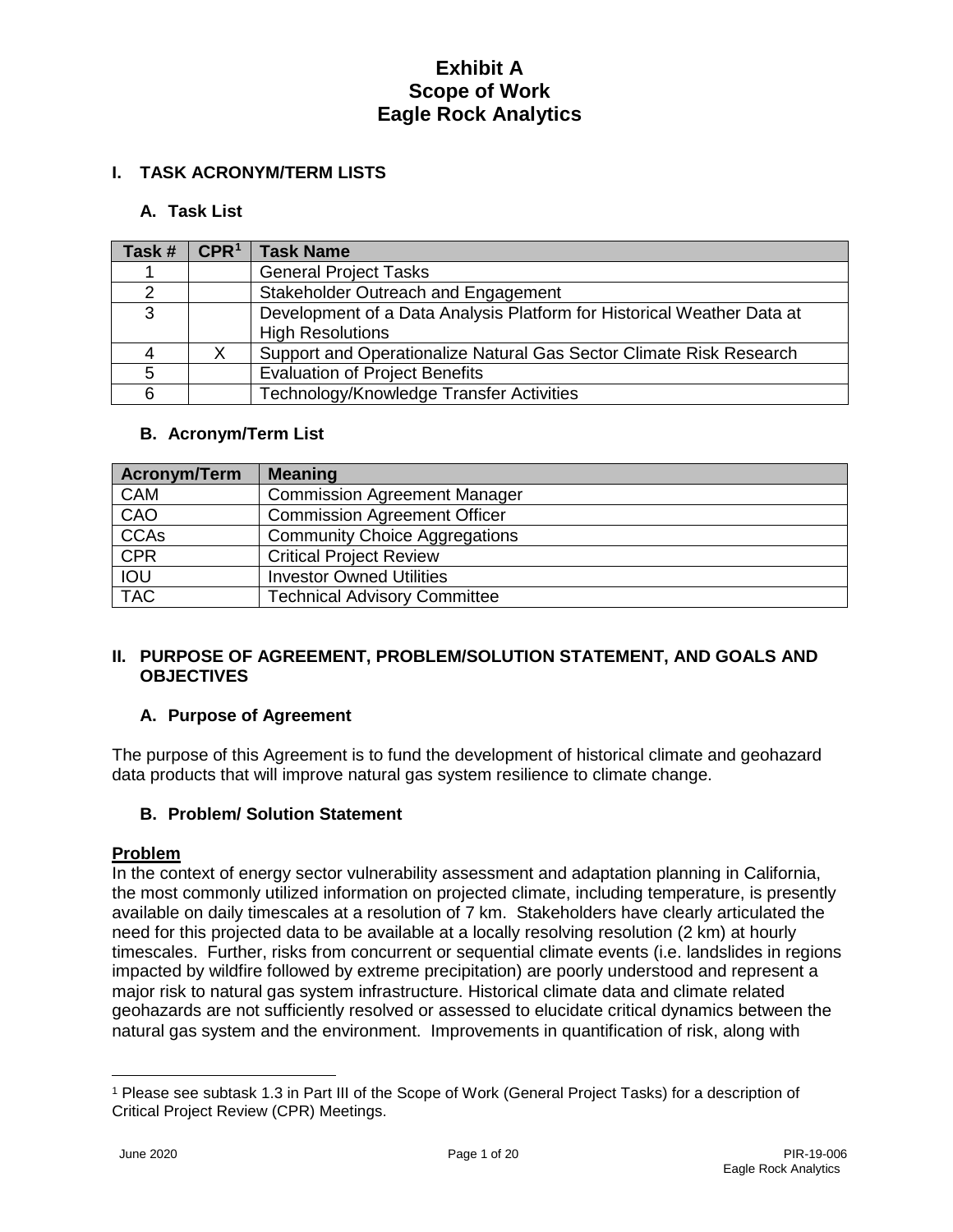spatial and temporal resolutions are necessary to allow for climate resilience and adaption planning to begin informing development in the natural gas system.

## **Solution**

The Recipient will produce a data assimilation platform that pulls in a mix of weather observations, remote sensing and reanalysis data. The platform will be used to produce continuously updated historical weather and climate data, supporting efforts to produce high resolution, hourly climate data. This data assimilation platform can be extended to additional tasks to generate products that quantify risk from landslides triggered by extreme precipitation in areas where vegetation has been severely impacted by wildfire, and additional products to provide insights into climate – natural gas system dynamics. Once developed the data assimilation platform will be made available to other research projects and tasks, allowing for other CEC-funded projects to be made operational quickly, with lower costs to ratepayers. This flexibility is important, because state climate policies and regulations are changing, and responsiveness is important.

The Recipient intends for this work to be applied research – taking previous CEC-funded research relevant to natural gas sector resilience, making it functional, informed by feedback and guidance from stakeholders throughout the Agreement. In many cases the evolution of open sourced, peer-reviewed software allows for readily available code into data assimilation platforms to produce necessary climate and geohazard products. The project will make use of machine learning, advanced statistical techniques and other technical methods that are well established in the literature, and readily implementable by using open source software. The recipient's partnership with cloud computing providers allows ready access to a tremendous amount of climate and environmental data at no cost to ratepayers, and enables access to state-of-the art cloud computing resources to bring big-data, intelligent computing techniques to climate resilience planning problems in the natural gas system.

## **C. Goals and Objectives of the Agreement**

#### **Agreement Goals**

The goal of this Agreement is to generate a data platform to support development of novel climate and geohazard risk products that lead to improved natural gas system reliability and safety. Such products will be utilized to elucidate climate – natural gas system dynamics, through applied stress tests and other risk assessment protocols. All products will be informed by comprehensive outreach and engagement activities, with the goal of producing data products that are actionable, leading to improved climate resiliency. The design and implementation of this work will ensure that the benefits of the project extend beyond the terms of the Agreement, and can be maintained at a low cost to ratepayers, consistent with the need for climate data and informatics in the natural gas sector to transition from theoretical to applied research.

Ratepayer Benefits: This Agreement will result in the ratepayer benefits of greater natural gas reliability and increased safety by enabling Investor-owned utilities (IOUs) to understand natural gas infrastructure vulnerability in the context of risk from compound climate events (i.e. wildfire followed by extreme-precipitation) and exposure to changing energy demands and use structures from changes in temperature. Informed deployment of infrastructure will increase reliability through reductions of damage, decrease costs through reduced losses, and increase safety of the delivery system*.* Further, by leveraging results from previously supported PIER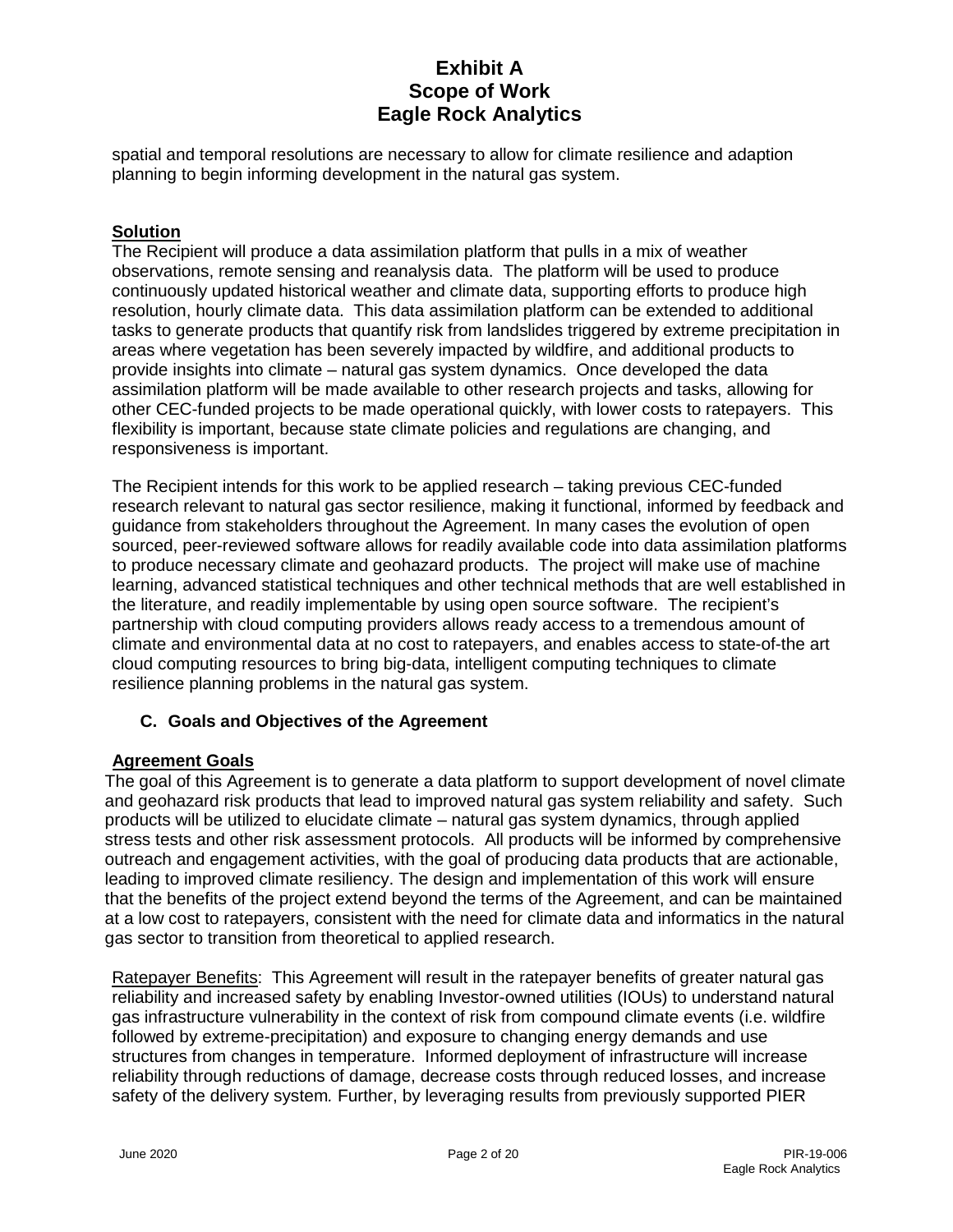research and operationalizing it in a way that reduces operating expenses long-term, ratepayers will benefit from lower costs now and in the future.

Technological Advancement and Breakthroughs: This Agreement will lead to technological advancement and breakthroughs to overcome barriers to the achievement of the State of California's statutory energy goals by providing new high-resolution historical temperature data on hourly timescales, and additional geohazard informatics (landslide risk from extreme precipitation following wildfire). The research team will build a data assimilation platform on the cloud that will enable technological advances that will provide value not only during the Agreement period but also after the project is complete. Sustained outreach throughout the Agreement, including communities and organizations not previously engaged, will help overcome barriers associated with a lack of representation in achieving statutory energy goals and in informing future policies. Broadly, this project supports a transition from academic, theoretical climate research towards applied research that is engineering friendly and leads to actionable climate resilience outcomes.

#### **Agreement Objectives**

The objectives of this Agreement are to:

- Produce actionable and useful climate and geohazard products informed by comprehensive outreach and user engagement that engages a diverse population of stakeholders, many of whom have not been previously engaged to understand their climate data needs.
- Meet the climate data needs articulated by IOUs, primarily through collection, archiving, and dissemination of hourly historical temperature and other weather data, such as risk proxies for wildfire-extreme precipitation induced landslides.
- Support the 2019 Integrated Energy Policy Report recommendation to "Continue to prioritize applied research and action that support climate resilience in California's most vulnerable communities" by providing historical climate data at a resolution that informs community-level risks and by providing novel compound-risk calculations (e.g. landslides), to which many climate-vulnerable communities in California are highly exposed.
- Support the 2019 Integrated Energy Policy Report recommendation that "State agencies" need to redouble efforts to coordinate actionable research that informs climate-resilient decarbonization" by engaging state agency staff outside of CEC in outreach and engagement efforts in the planning, execution, and deployment phases of the work.
- Support the 2019 Integrated Energy Policy Report recommendation to "Advance nextgeneration climate projections that improve understanding of uncertain parameters responsible for key climate-related impacts to the energy system" by accurately assessing uncertainties from sampling and statistical methods utilized. These measures of uncertainty will be used directly by natural gas stakeholders and applied in efforts to downscale climate models.
- Support the 2019 Integrated Energy Policy Report recommendation to "identify resources" needed to support enhanced technology and knowledge transfer between local jurisdictions and utilities to reduce emissions and enhance resilience" by engaging community-based organizations like Community Choice Aggregations (CCAs) and involving them in the project design, to ensure that outputs from the work are actionable to them in their efforts to reduce emissions and enhance resilience.
- As climate resilience efforts are rapidly evolving, be ready and adaptable to meet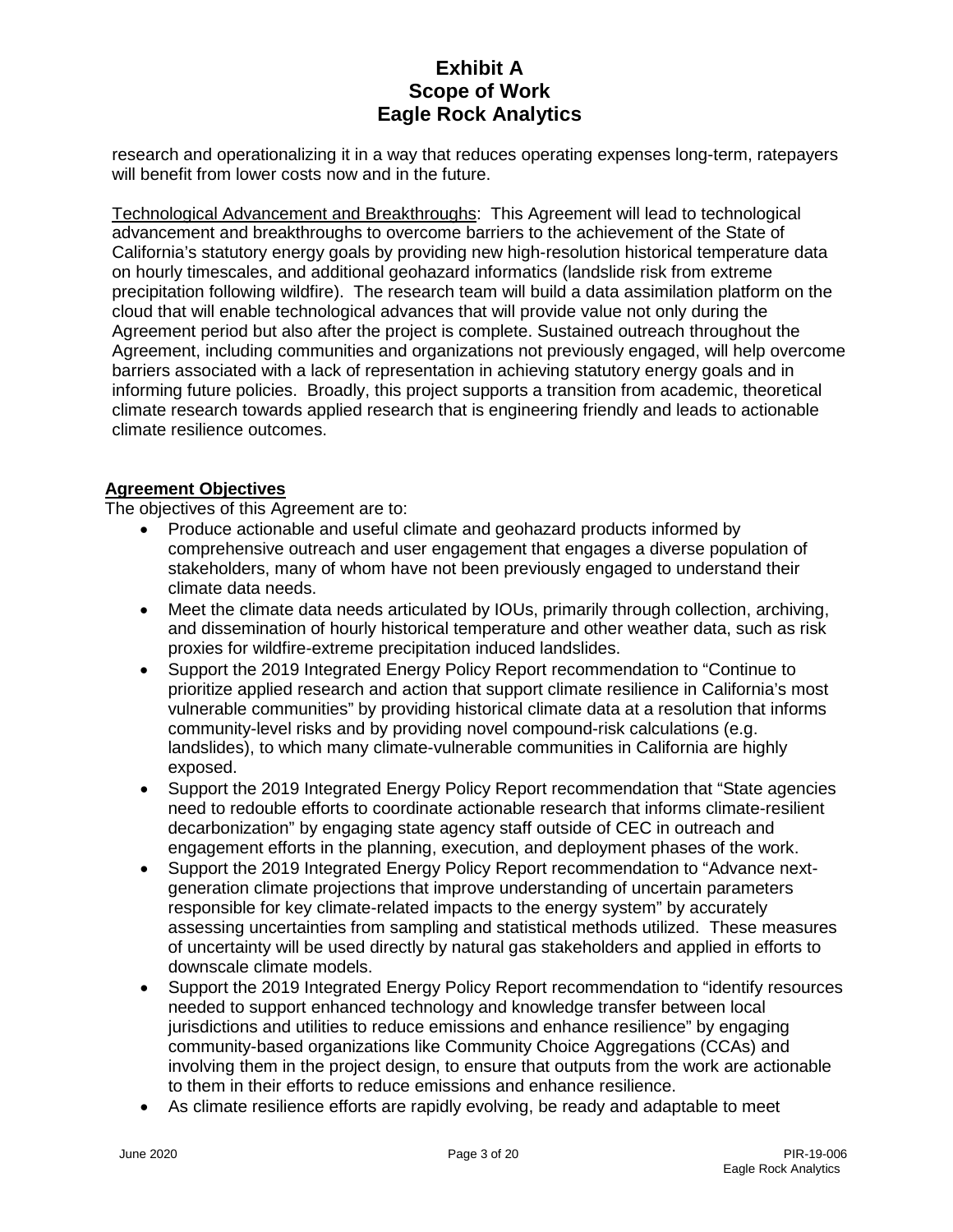uncertain future needs and take advantage of new opportunities as new datasets and research results arise, and to allow for such advances to inform the development of products to better understand the interdependencies and dynamics between climate change and natural gas system operations.

- Meet aforementioned goals by applying pre-existing peer-reviewed research through open source software solutions on the cloud, with the ultimate goal of developing products that are produced in near real time.
- Develop computer architecture and software in a way the provides benefits to ratepayers well beyond the terms of the Agreement, without the need for expensive researchers or consultants to maintain the system.

## **III. TASK 1 GENERAL PROJECT TASKS**

## **PRODUCTS**

## **Subtask 1.1 Products**

The goal of this subtask is to establish the requirements for submitting project products (e.g., reports, summaries, plans, and presentation materials). Unless otherwise specified by the Commission Agreement Manager (CAM), the Recipient must deliver products as required below by the dates listed in the **Project Schedule (Part V).** Products that require a draft version are indicated by marking **"(draft and final)"** after the product name in the "Products" section of the task/subtask. If "(draft and final)" does not appear after the product name, only a final version of the product is required. With respect to due dates within this Scope of Work, **"days"** means working days.

#### **The Recipient shall:**

For products that require a draft version, including the Final Report Outline and Final Report

- Submit all draft products to the CAM for review and comment in accordance with the Project Schedule (Part V). The CAM will provide written comments to the Recipient on the draft product within 15 days of receipt, unless otherwise specified in the task/subtask for which the product is required.
- Consider incorporating all CAM comments into the final product. If the Recipient disagrees with any comment, provide a written response explaining why the comment was not incorporated into the final product.
- Submit the revised product and responses to comments within 10 days of notice by the CAM, unless the CAM specifies a longer time period, or approves a request for additional time.

For products that require a final version only

Submit the product to the CAM for acceptance. The CAM may request minor revisions or explanations prior to acceptance.

For all products

• Submit all data and documents required as products in accordance with the following Instructions for Submitting Electronic Files and Developing Software:

## o **Electronic File Format**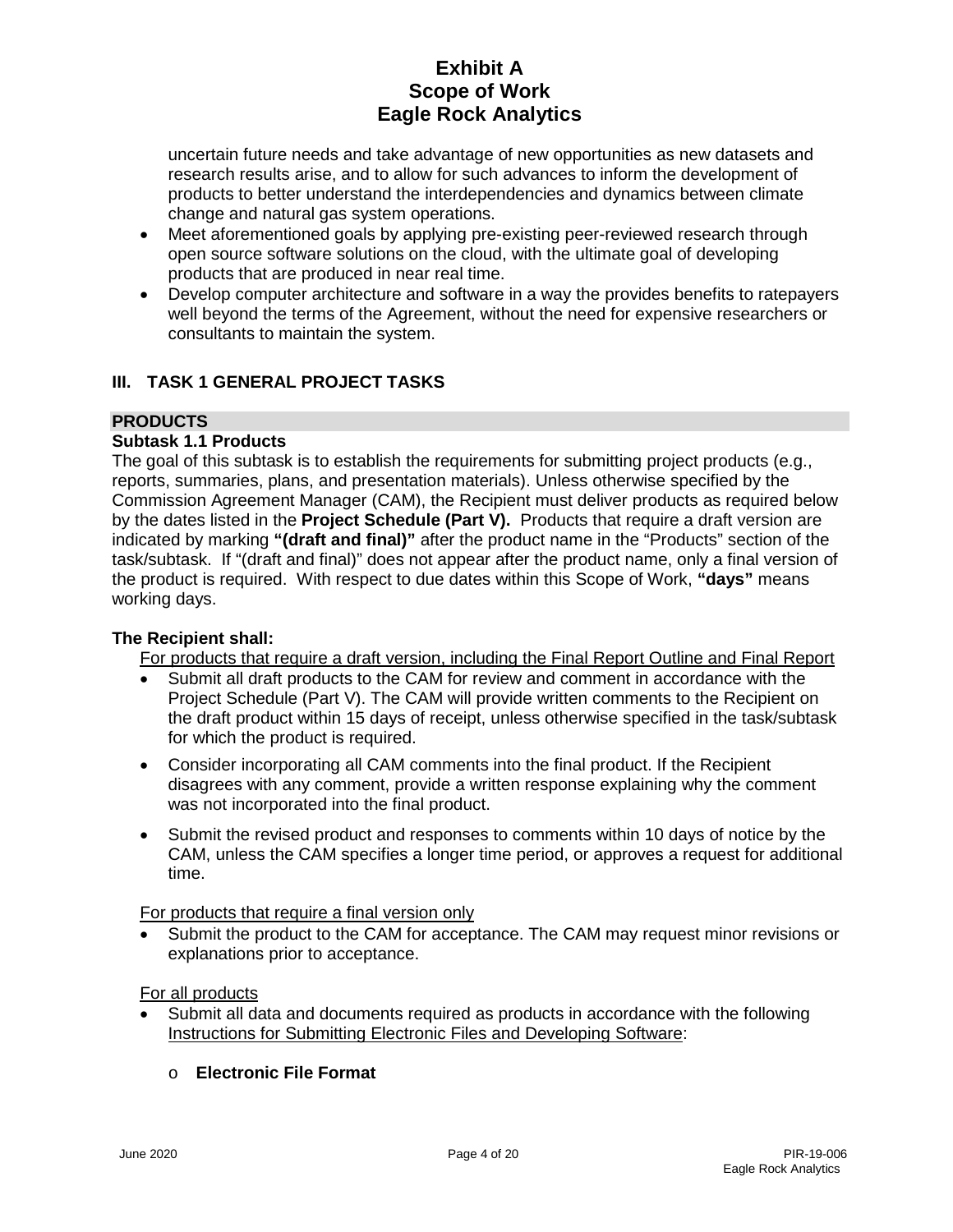Submit all data and documents required as products under this Agreement in an electronic file format that is fully editable and compatible with the Energy Commission's software and Microsoft (MS)-operating computing platforms, or with any other format approved by the CAM. Deliver an electronic copy of the full text of any Agreement data and documents in a format specified by the CAM, such as memory stick or CD-ROM.

The following describes the accepted formats for electronic data and documents provided to the Energy Commission as products under this Agreement, and establishes the software versions that will be required to review and approve all software products:

- Data sets will be in MS Access or MS Excel file format (version 2007 or later), or any other format approved by the CAM.
- Text documents will be in MS Word file format, version 2007 or later.
- Documents intended for public distribution will be in PDF file format.
- **The Recipient must also provide the native Microsoft file format.**
- Project management documents will be in Microsoft Project file format, version 2007 or later.

#### o **Software Application Development**

Use the following standard Application Architecture components in compatible versions for any software application development required by this Agreement (e.g., databases, models, modeling tools), unless the CAM approves other software applications such as open source programs:

- Microsoft ASP.NET framework (version 3.5 and up). Recommend 4.0.
- Microsoft Internet Information Services (IIS), (version 6 and up) Recommend 7.5.
- Visual Studio.NET (version 2008 and up). Recommend 2010.
- C# Programming Language with Presentation (UI), Business Object and Data Layers.
- **SQL (Structured Query Language).**
- Microsoft SQL Server 2008, Stored Procedures. Recommend 2008 R2.
- Microsoft SQL Reporting Services. Recommend 2008 R2.
- **NORE** XML (external interfaces).

Any exceptions to the Electronic File Format requirements above must be approved in writing by the CAM. The CAM will consult with the Energy Commission's Information Technology Services Branch to determine whether the exceptions are allowable.

#### *MEETINGS*

#### **Subtask 1.2 Kick-off Meeting**

The goal of this subtask is to establish the lines of communication and procedures for implementing this Agreement.

#### **The Recipient shall:**

• Attend a "Kick-off" meeting with the CAM, the Commission Agreement Officer (CAO), and any other Energy Commission staff relevant to the Agreement. The Recipient will bring its Project Manager and any other individuals designated by the CAM to this meeting. The administrative and technical aspects of the Agreement will be discussed at the meeting. Prior to the meeting, the CAM will provide an agenda to all potential meeting participants.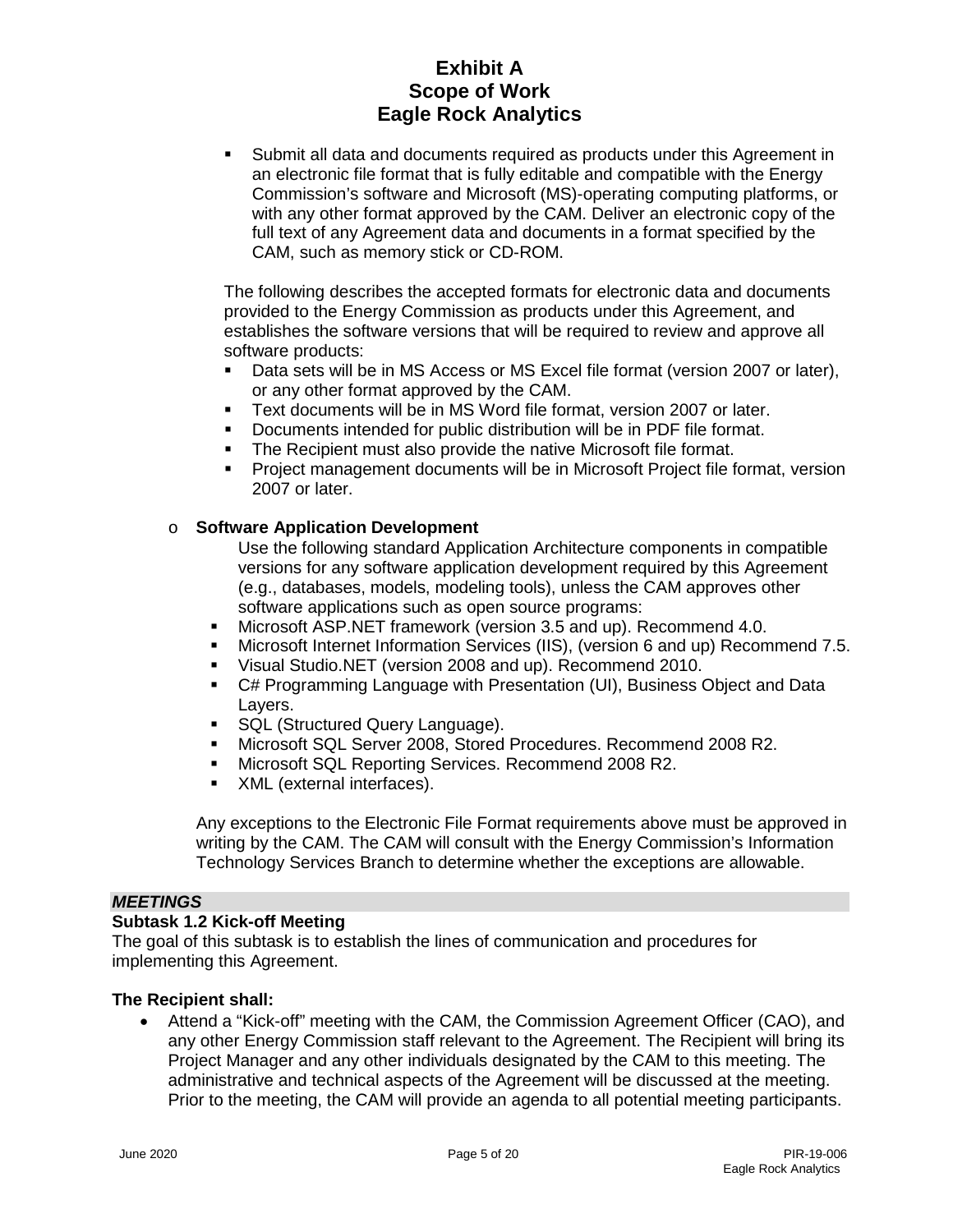The meeting may take place in person or by electronic conferencing (e.g., WebEx), with approval of the CAM.

The administrative portion of the meeting will include discussion of the following:

- o Terms and conditions of the Agreement;
- o Administrative products (subtask 1.1);
- o CPR meetings (subtask 1.3);
- o Match fund documentation (subtask 1.7);
- o Permit documentation (subtask 1.8);
- o Subcontracts (subtask 1.9); and
- o Any other relevant topics.

The technical portion of the meeting will include discussion of the following:

- o The CAM's expectations for accomplishing tasks described in the Scope of Work;
- o An updated Project Schedule;
- o Technical products (subtask 1.1);
- o Progress reports and invoices (subtask 1.5);
- o Final Report (subtask 1.6);
- o Technical Advisory Committee meetings (subtasks 1.10 and 1.11); and
- o Any other relevant topics.
- Provide an *Updated Project Schedule, List of Match Funds,* and *List of Permits*, as needed to reflect any changes in the documents.

#### **The CAM shall:**

- Designate the date and location of the meeting.
- Send the Recipient a *Kick-off Meeting Agenda*.

#### **Recipient Products:**

- Updated Project Schedule *(if applicable)*
- Updated List of Match Funds *(if applicable)*
- Updated List of Permits *(if applicable)*

#### **CAM Product:**

• Kick-off Meeting Agenda

## **Subtask 1.3 Critical Project Review (CPR) Meetings**

The goal of this subtask is to determine if the project should continue to receive Energy Commission funding, and if so whether any modifications must be made to the tasks, products, schedule, or budget. CPR meetings provide the opportunity for frank discussions between the Energy Commission and the Recipient. As determined by the CAM, discussions may include project status, challenges, successes, advisory group findings and recommendations, final report preparation, and progress on technical transfer and production readiness activities (if applicable). Participants will include the CAM and the Recipient, and may include the CAO and any other individuals selected by the CAM to provide support to the Energy Commission.

CPR meetings generally take place at key, predetermined points in the Agreement, as determined by the CAM and as shown in the Task List on page 1 of this Exhibit. However, the CAM may schedule additional CPR meetings as necessary. The budget will be reallocated to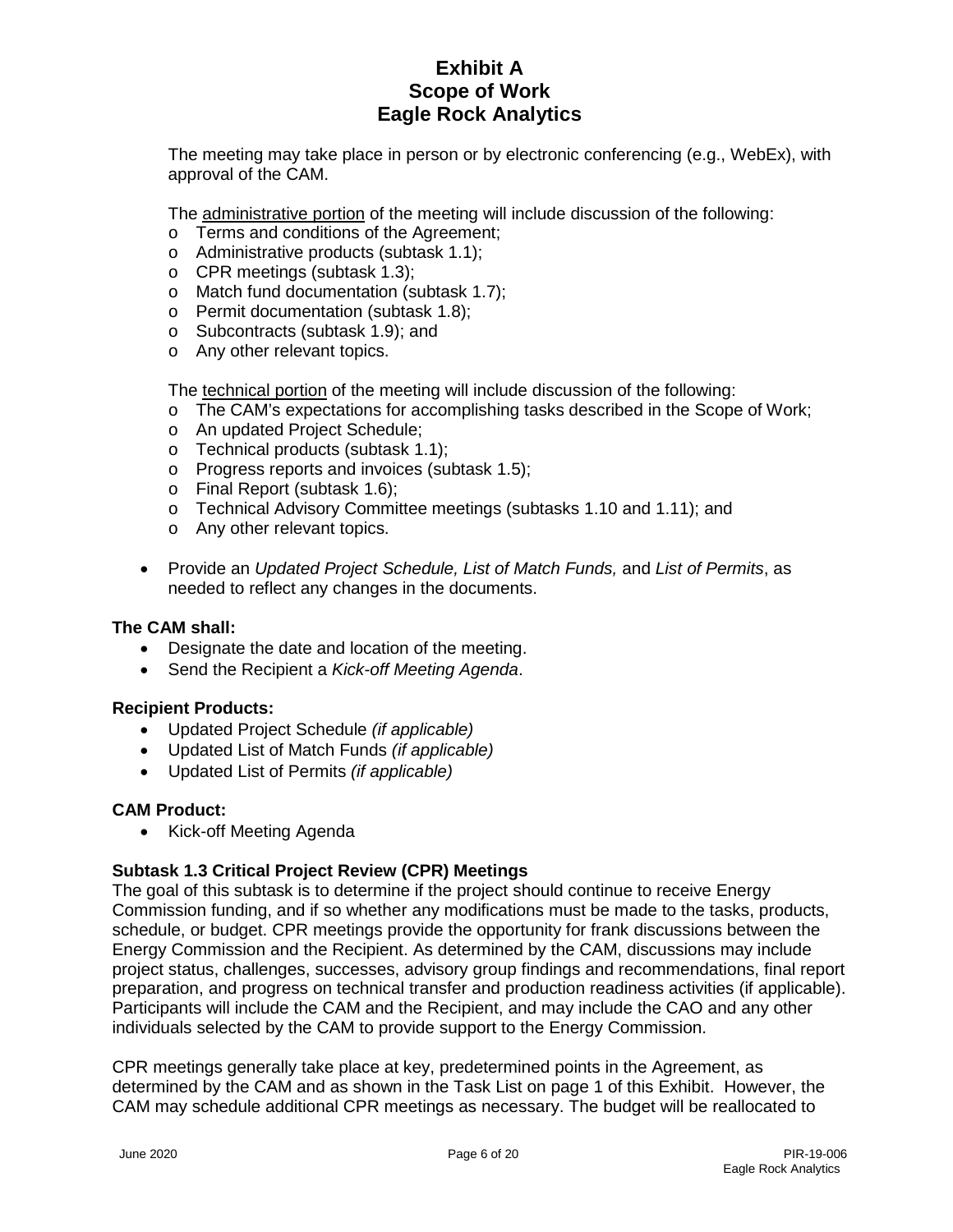cover the additional costs borne by the Recipient, but the overall Agreement amount will not increase. CPR meetings generally take place at the Energy Commission, but they may take place at another location, or may be conducted via electronic conferencing (e.g., WebEx) as determined by the CAM.

## **The Recipient shall:**

- Prepare a *CPR Report* for each CPR meeting that: (1) discusses the progress of the Agreement toward achieving its goals and objectives; and (2) includes recommendations and conclusions regarding continued work on the project.
- Submit the CPR Report along with any other *Task Products* that correspond to the technical task for which the CPR meeting is required (i.e., if a CPR meeting is required for Task 2, submit the Task 2 products along with the CPR Report).
- Attend the CPR meeting.
- Present the CPR Report and any other required information at each CPR meeting.

#### **The CAM shall:**

- Determine the location, date, and time of each CPR meeting with the Recipient's input.
- Send the Recipient a *CPR Agenda* and a *List of Expected CPR Participants* in advance of the CPR meeting. If applicable, the agenda will include a discussion of match funding and permits.
- Conduct and make a record of each CPR meeting. Provide the Recipient with a *Schedule for Providing a Progress Determination* on continuation of the project.
- Determine whether to continue the project, and if so whether modifications are needed to the tasks, schedule, products, or budget for the remainder of the Agreement. If the CAM concludes that satisfactory progress is not being made, this conclusion will be referred to the Deputy Director of the Energy Research and Development Division.
- Provide the Recipient with a *Progress Determination* on continuation of the project, in accordance with the schedule. The Progress Determination may include a requirement that the Recipient revise one or more products.

#### **Recipient Products:**

- CPR Report(s)
- Task Products (draft and/or final as specified in the task)

### **CAM Products:**

- CPR Agenda
- List of Expected CPR Participants
- Schedule for Providing a Progress Determination
- Progress Determination

#### **Subtask 1.4 Final Meeting**

The goal of this subtask is to complete the closeout of this Agreement.

#### **The Recipient shall:**

• Meet with Energy Commission staff to present project findings, conclusions, and recommendations. The final meeting must be completed during the closeout of this Agreement. This meeting will be attended by the Recipient and CAM, at a minimum. The meeting may occur in person or by electronic conferencing (e.g., WebEx), with approval of the CAM.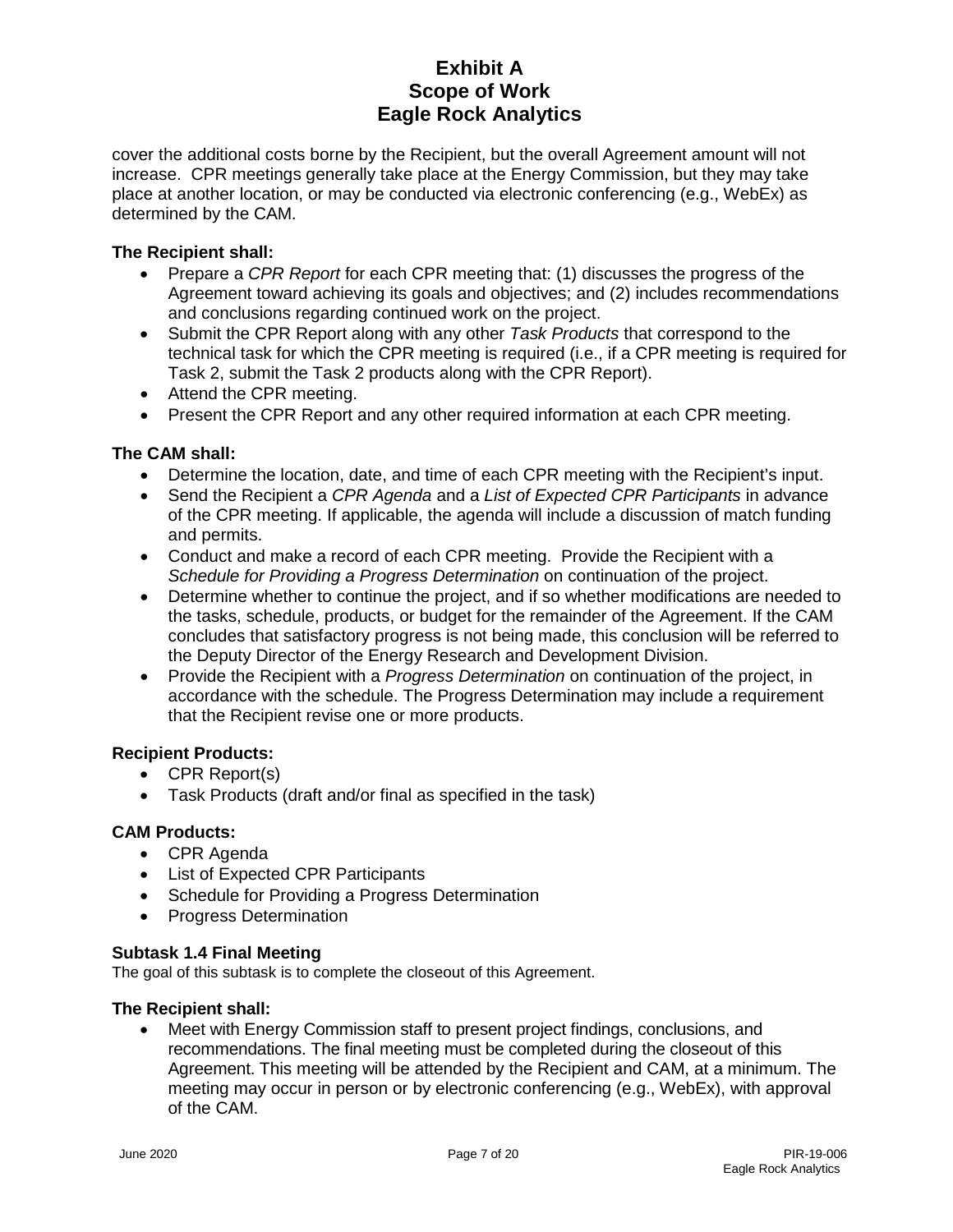The technical and administrative aspects of Agreement closeout will be discussed at the meeting, which may be divided into two separate meetings at the CAM's discretion.

- $\circ$  The technical portion of the meeting will involve the presentation of findings, conclusions, and recommended next steps (if any) for the Agreement. The CAM will determine the appropriate meeting participants.
- $\circ$  The administrative portion of the meeting will involve a discussion with the CAM and the CAO of the following Agreement closeout items:
	- Disposition of any state-owned equipment.
	- Need to file a Uniform Commercial Code Financing Statement (Form UCC-1) regarding the Energy Commission's interest in patented technology.
	- The Energy Commission's request for specific "generated" data (not already provided in Agreement products).
	- Need to document the Recipient's disclosure of "subject inventions" developed under the Agreement.
	- "Surviving" Agreement provisions such as repayment provisions and confidential products.
	- **Final invoicing and release of retention.**
- Prepare a *Final Meeting Agreement Summary* that documents any agreement made between the Recipient and Commission staff during the meeting.
- Prepare a *Schedule for Completing Agreement Closeout Activities*.
- Provide *All Draft and Final Written Products* on a CD-ROM or USB memory stick, organized by the tasks in the Agreement.

## **Products:**

- Final Meeting Agreement Summary *(if applicable)*
- Schedule for Completing Agreement Closeout Activities
- All Draft and Final Written Products

## *REPORTS AND INVOICES*

## **Subtask 1.5 Progress Reports and Invoices**

The goals of this subtask are to: (1) periodically verify that satisfactory and continued progress is made towards achieving the project objectives of this Agreement; and (2) ensure that invoices contain all required information and are submitted in the appropriate format.

## **The Recipient shall:**

- Submit a monthly *Progress Report* to the CAM. Each progress report must:
	- o Summarize progress made on all Agreement activities as specified in the scope of work for the preceding month, including accomplishments, problems, milestones, products, schedule, fiscal status, and an assessment of the ability to complete the Agreement within the current budget and any anticipated cost overruns. See the Progress Report Format Attachment for the recommended specifications.
- Submit a monthly or quarterly *Invoice* that follows the instructions in the "Payment of Funds" section of the terms and conditions, including a financial report on Match Fund and in-state expenditures.

## **Products:**

- Progress Reports
- **Invoices**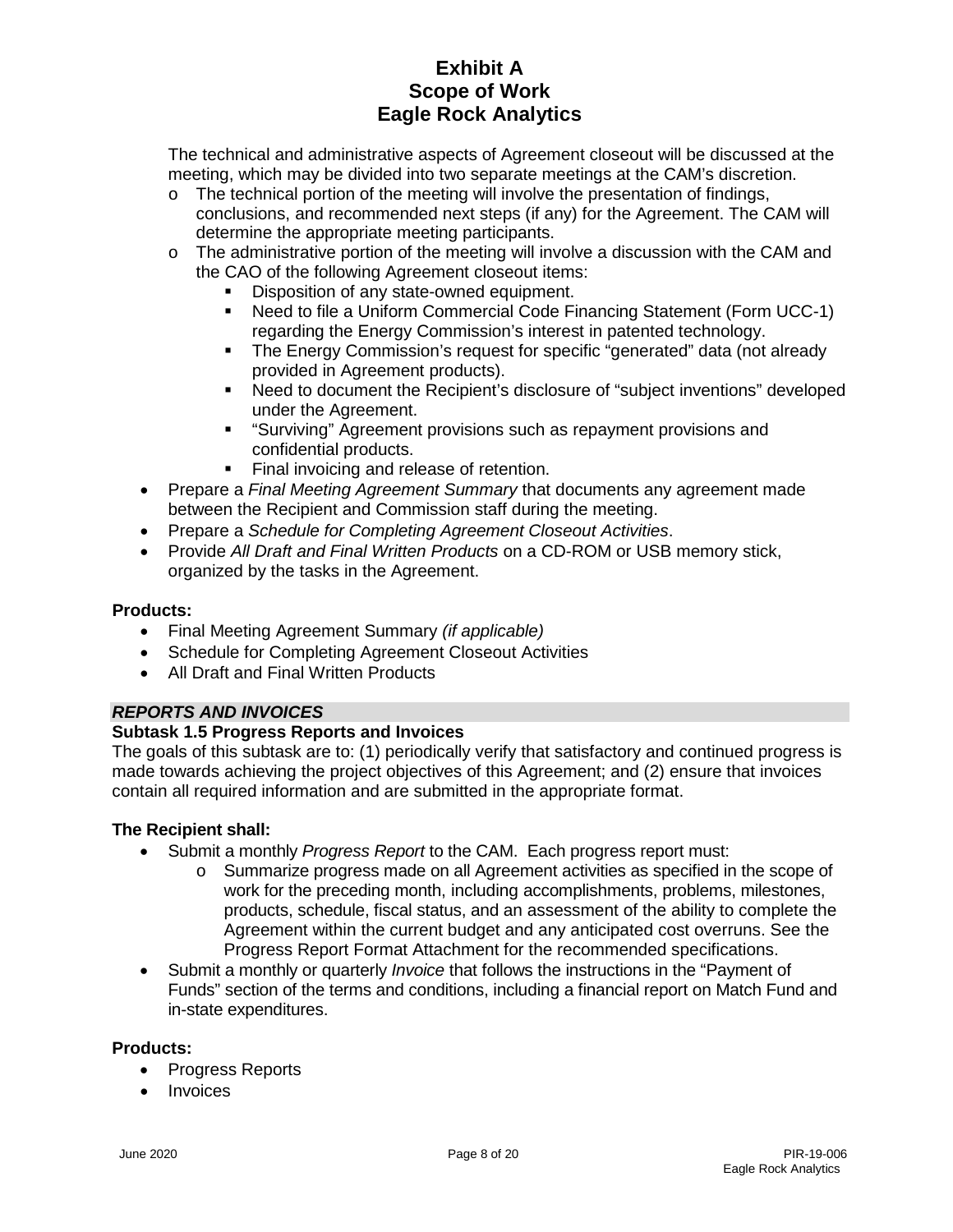### **Subtask 1.6 Final Report**

The goal of this subtask is to prepare a comprehensive Final Report that describes the original purpose, approach, results, and conclusions of the work performed under this Agreement. The CAM will review the Final Report, which will be due at least **two months** before the Agreement end date. When creating the Final Report Outline and the Final Report, the Recipient must use the Style Manual provided by the CAM.

#### **Subtask 1.6.1 Final Report Outline**

#### **The Recipient shall:**

• Prepare a *Final Report Outline* in accordance with the *Style Manual* provided by the CAM. *(See Task 1.1 for requirements for draft and final products.)*

#### **Recipient Products:**

• Final Report Outline (draft and final)

#### **CAM Product:**

- Style Manual
- Comments on Draft Final Report Outline
- Acceptance of Final Report Outline

#### **Subtask 1.6.2 Final Report**

#### **The Recipient shall:**

- Prepare a *Final Report* for this Agreement in accordance with the approved Final Report Outline, Style Manual, and Final Report Template provided by the CAM with the following considerations:
	- $\circ$  Ensure that the report includes the following items, in the following order:
		- Cover page (**required**)
			- Credits page on the reverse side of cover with legal disclaimer (**required**)
			- Acknowledgements page (optional)
			- **Preface (required)**<br>**Preface keywords**
		- **-** Abstract, keywords, and citation page (**required**)<br>**-** Table of Contents (**required** followed by List of F
		- Table of Contents (**required**, followed by List of Figures and List of Tables, if needed)
		- **Executive summary (required)**
		- **Body of the report (required)**
		- References (if applicable)
		- Glossary/Acronyms (If more than 10 acronyms or abbreviations are used, it is required.)
		- **Bibliography (if applicable)**
		- Appendices (if applicable) (Create a separate volume if very large.)
		- Attachments (if applicable)
	- o Ensure that the document is written in the third person.
	- o Ensure that the Executive Summary is understandable to the lay public.
		- Briefly summarize the completed work. Succinctly describe the project results and whether or not the project goals were accomplished.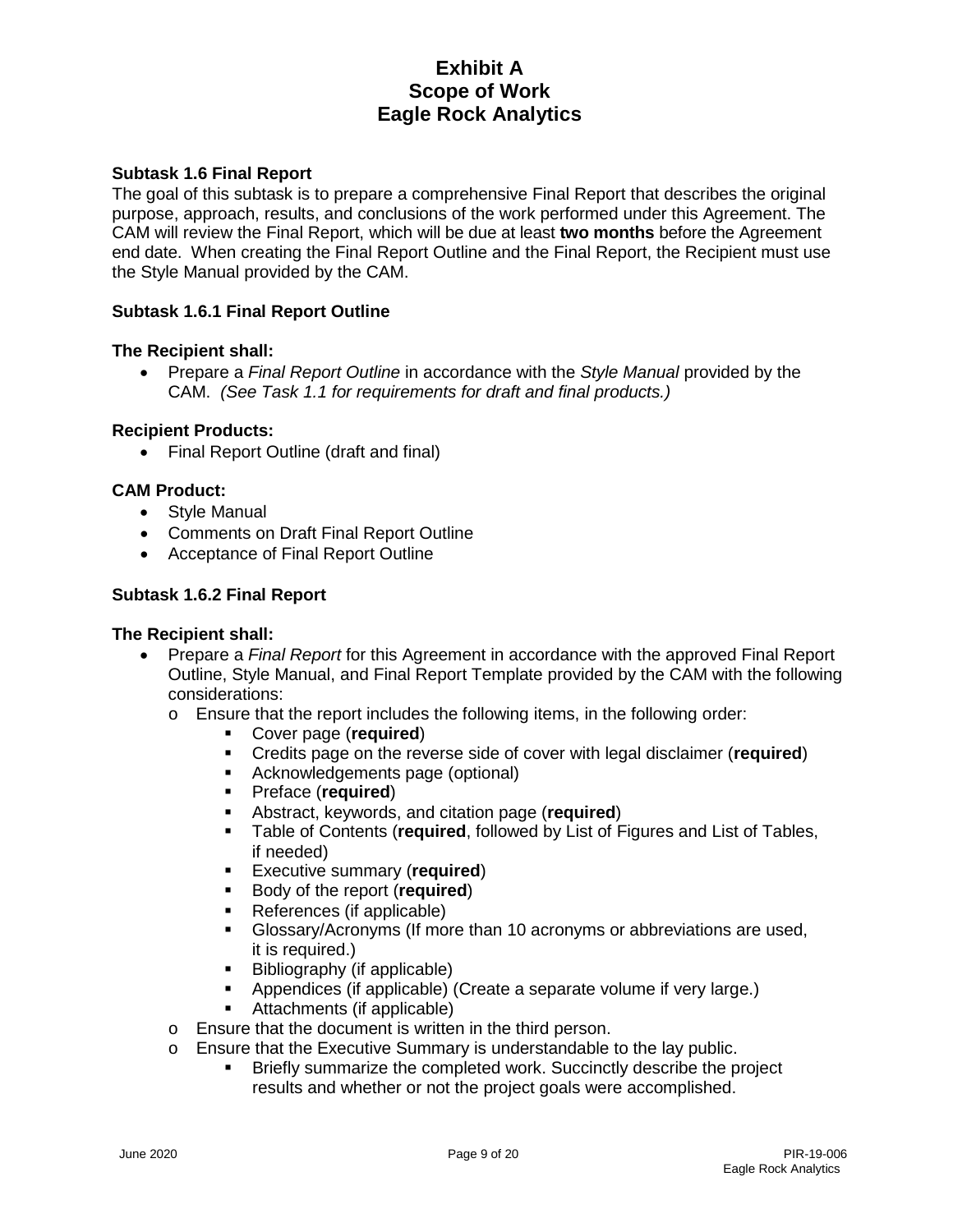- **If Identify which specific ratepayers can benefit from the project results** and how they can achieve the benefits.
- **If it's necessary to use a technical term in the Executive Summary,** provide a brief definition or explanation when the technical term is first used.
- o Follow the Style Guide format requirements for headings, figures/tables, citations, and acronyms/abbreviations.
- o Ensure that the document omits subjective comments and opinions. However, recommendations in the conclusion of the report are allowed.
- o Include a brief description of the project results in the Abstract.
- Submit a draft of the report to the CAM for review and comment. The CAM will provide written comments to the Recipient on the draft product within 15 days of receipt
- Consider incorporating all CAM comments into the Final Report. If the Recipient disagrees with any comment, provide a written response explaining why the comment was not incorporated into the final product
- Submit the revised Final Report and responses to comments within 10 days of notice by the CAM, unless the CAM specifies a longer time period or approves a request for additional time.
- Submit one bound copy of the *Final Report* to the CAM along with *Written Responses to Comments on the Draft Final Report*.

#### **Products**:

- Final Report (draft and final)
- Written Responses to Comments on the Draft Final Report

## **CAM Product:**

• Written Comments on the Draft Final Report

## *MATCH FUNDS, PERMITS, AND SUBCONTRACTS*

#### **Subtask 1.7 Match Funds**

The goal of this subtask is to ensure that the Recipient obtains any match funds planned for this Agreement and applies them to the Agreement during the Agreement term.

While the costs to obtain and document match funds are not reimbursable under this Agreement, the Recipient may spend match funds for this task. The Recipient may only spend match funds during the Agreement term, either concurrently or prior to the use of Energy Commission funds. Match funds must be identified in writing, and the Recipient must obtain any associated commitments before incurring any costs for which the Recipient will request reimbursement.

## **The Recipient shall:**

• Prepare a *Match Funds Status Letter* that documents the match funds committed to this Agreement. If no match funds were part of the proposal that led to the Energy Commission awarding this Agreement and none have been identified at the time this Agreement starts, then state this in the letter.

If match funds were a part of the proposal that led to the Energy Commission awarding this Agreement, then provide in the letter:

o A list of the match funds that identifies: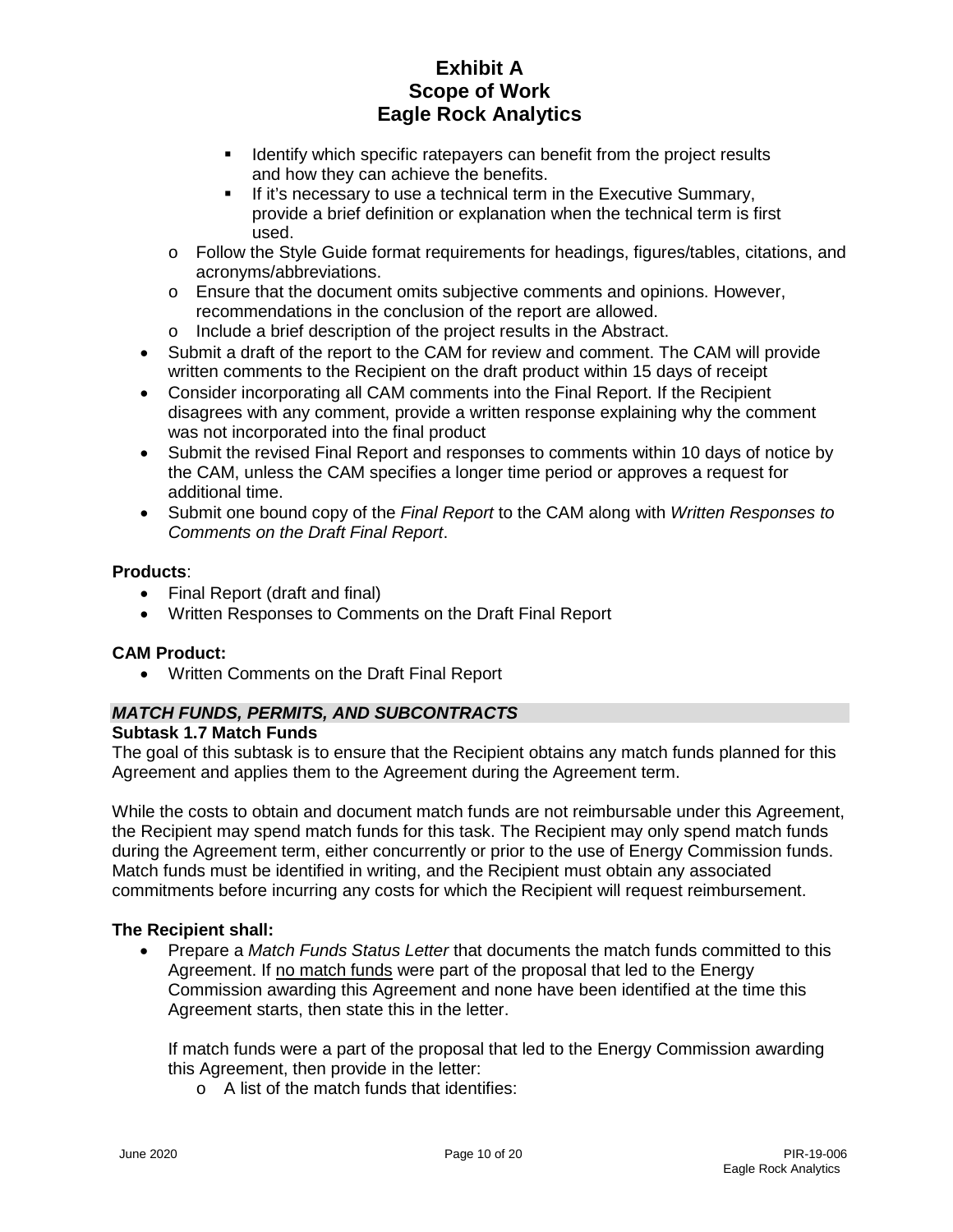- The amount of cash match funds, their source(s) (including a contact name, address, and telephone number), and the task(s) to which the match funds will be applied.
- The amount of each in-kind contribution, a description of the contribution type (e.g., property, services), the documented market or book value, the source (including a contact name, address, and telephone number), and the task(s) to which the match funds will be applied. If the in-kind contribution is equipment or other tangible or real property, the Recipient must identify its owner and provide a contact name, address, telephone number, and the address where the property is located.
- **If different from the solicitation application, provide a letter of commitment from** an authorized representative of each source of match funding that the funds or contributions have been secured.
- At the Kick-off meeting, discuss match funds and the impact on the project if they are significantly reduced or not obtained as committed. If applicable, match funds will be included as a line item in the progress reports and will be a topic at CPR meetings.
- Provide a *Supplemental Match Funds Notification Letter* to the CAM of receipt of additional match funds.
- Provide a *Match Funds Reduction Notification Letter* to the CAM if existing match funds are reduced during the course of the Agreement. Reduction of match funds may trigger a CPR meeting.

## **Products:**

- **Match Funds Status Letter**
- Supplemental Match Funds Notification Letter *(if applicable)*
- Match Funds Reduction Notification Letter *(if applicable)*

## **Subtask 1.8 Permits**

The goal of this subtask is to obtain all permits required for work completed under this Agreement in advance of the date they are needed to keep the Agreement schedule on track. Permit costs and the expenses associated with obtaining permits are not reimbursable under this Agreement, with the exception of costs incurred by University of California recipients. Permits must be identified and obtained before the Recipient may incur any costs related to the use of the permit(s) for which the Recipient will request reimbursement.

#### **The Recipient shall:**

- Prepare a *Permit Status Letter* that documents the permits required to conduct this Agreement. If no permits are required at the start of this Agreement, then state this in the letter. If permits will be required during the course of the Agreement, provide in the letter:
	- o A list of the permits that identifies: (1) the type of permit; and (2) the name, address, and telephone number of the permitting jurisdictions or lead agencies.
	- o The schedule the Recipient will follow in applying for and obtaining the permits.

The list of permits and the schedule for obtaining them will be discussed at the Kick-off meeting (subtask 1.2), and a timetable for submitting the updated list, schedule, and copies of the permits will be developed. The impact on the project if the permits are not obtained in a timely fashion or are denied will also be discussed. If applicable, permits will be included as a line item in progress reports and will be a topic at CPR meetings.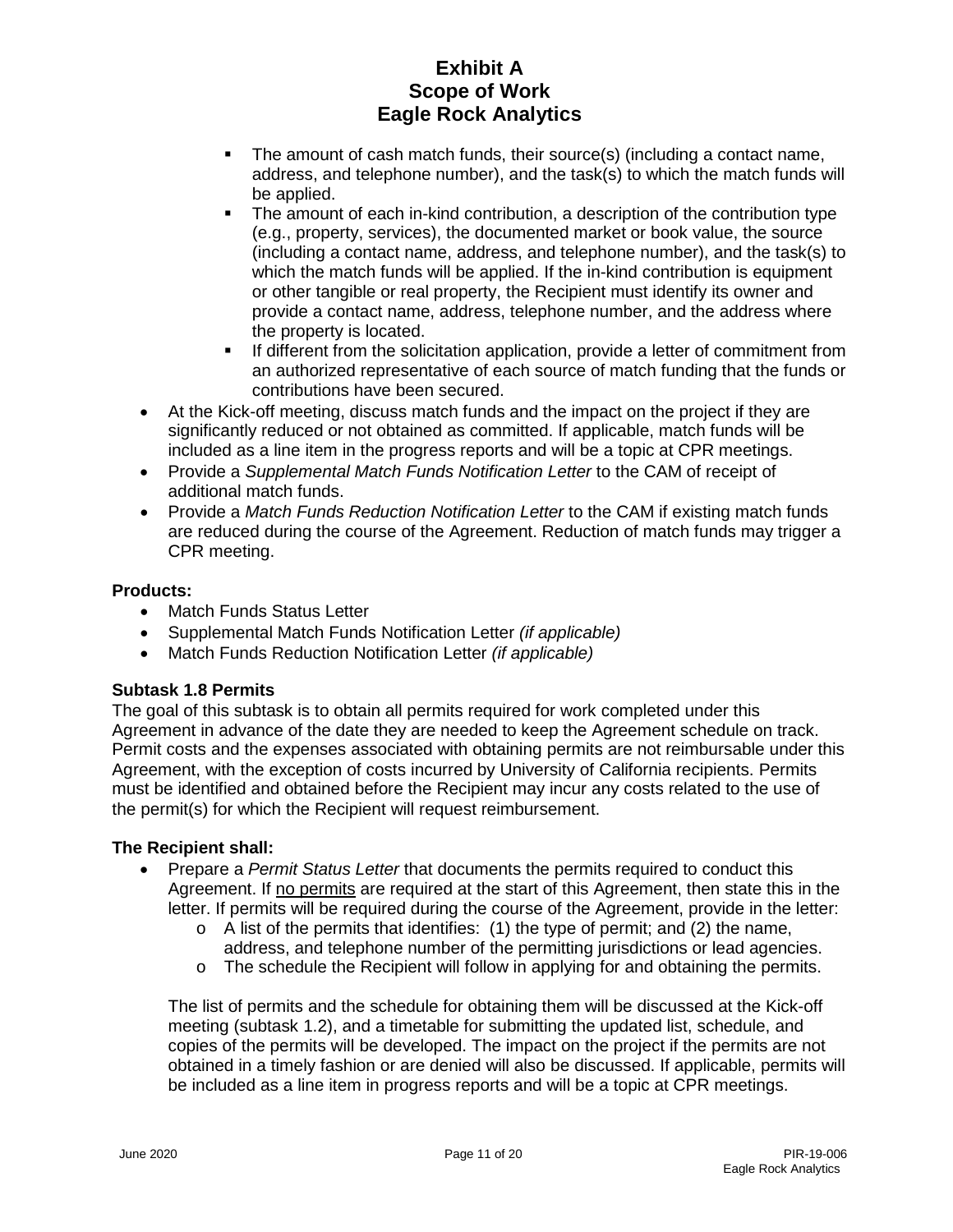- If during the course of the Agreement additional permits become necessary, then provide the CAM with an *Updated List of Permits* (including the appropriate information on each permit) and an *Updated Schedule for Acquiring Permits*.
- Send the CAM a *Copy of Each Approved Permit*.
- If during the course of the Agreement permits are not obtained on time or are denied, notify the CAM within 5 days. Either of these events may trigger a CPR meeting.

#### **Products:**

- Permit Status Letter
- Updated List of Permits *(if applicable)*
- Updated Schedule for Acquiring Permits *(if applicable)*
- Copy of Each Approved Permit *(if applicable)*

#### **Subtask 1.9 Subcontracts**

The goals of this subtask are to: (1) procure subcontracts required to carry out the tasks under this Agreement; and (2) ensure that the subcontracts are consistent with the terms and conditions of this Agreement.

#### **The Recipient shall:**

- Manage and coordinate subcontractor activities in accordance with the requirements of this Agreement.
- Incorporate this Agreement by reference into each subcontract.
- Include any required Energy Commission flow-down provisions in each subcontract, in addition to a statement that the terms of this Agreement will prevail if they conflict with the subcontract terms.
- If required by the CAM, submit a draft of each *Subcontract* required to conduct the work under this Agreement.
- Submit a final copy of the executed subcontract.
- Notify and receive written approval from the CAM prior to adding any new subcontractors (see the discussion of subcontractor additions in the terms and conditions).

#### **Products:**

• Subcontracts *(draft if required by the CAM)*

#### *TECHNICAL ADVISORY COMMITTEE*

#### **Subtask 1.10 Technical Advisory Committee (TAC)**

The goal of this subtask is to create an advisory committee for this Agreement. The TAC should be composed of diverse professionals. The composition will vary depending on interest, availability, and need. TAC members will serve at the CAM's discretion. The purpose of the TAC is to:

- Provide guidance in project direction. The guidance may include scope and methodologies, timing, and coordination with other projects. The guidance may be based on:
	- o Technical area expertise;
	- o Knowledge of market applications; or
	- $\circ$  Linkages between the agreement work and other past, present, or future projects (both public and private sectors) that TAC members are aware of in a particular area.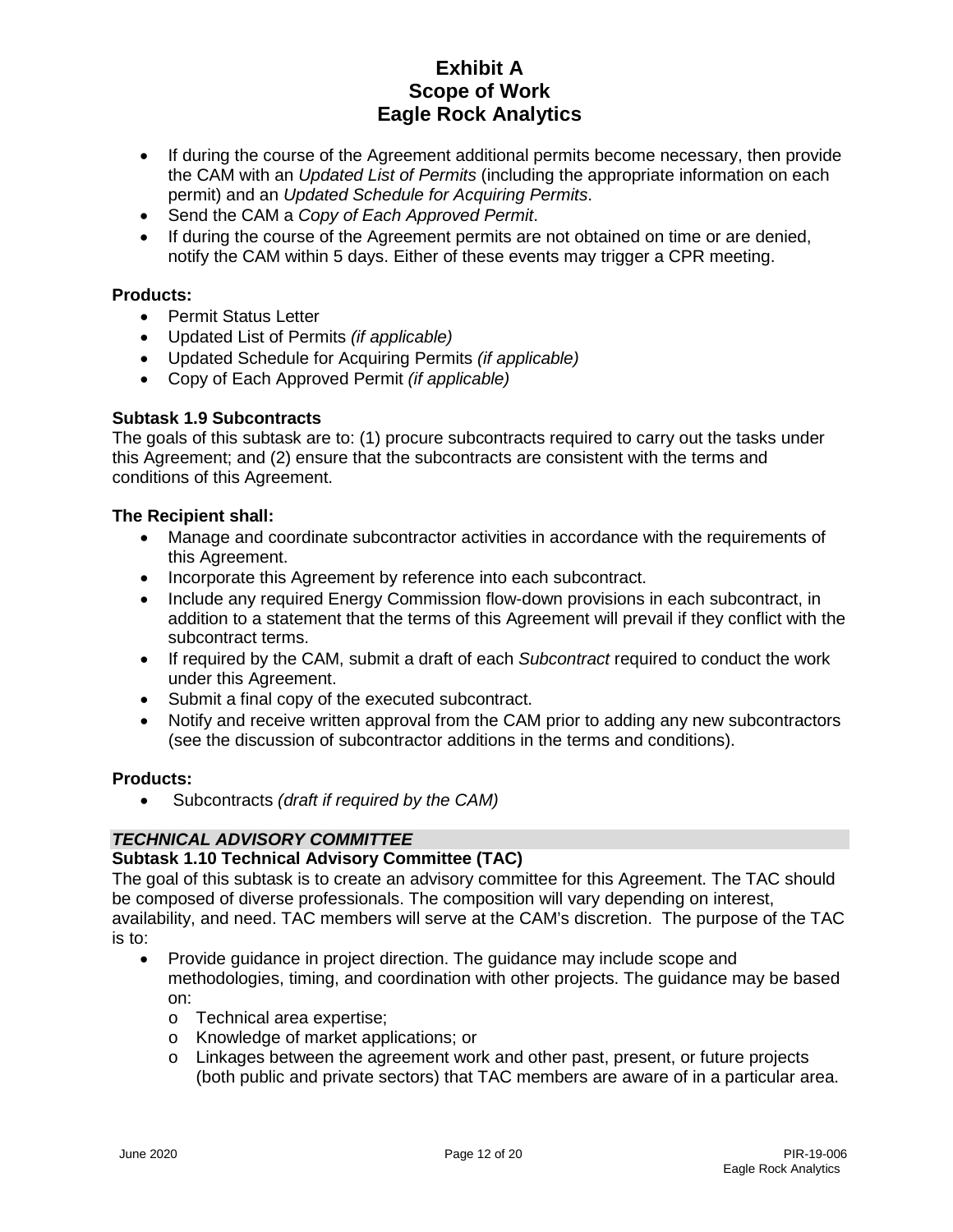- Review products and provide recommendations for needed product adjustments, refinements, or enhancements.
- Evaluate the tangible benefits of the project to the state of California and provide recommendations as needed to enhance the benefits.
- Provide recommendations regarding information dissemination, market pathways, or commercialization strategies relevant to the project products.

The TAC may be composed of qualified professionals spanning the following types of disciplines:

- Researchers knowledgeable about the project subject matter;
- Members of trades that will apply the results of the project (e.g., designers, engineers, architects, contractors, and trade representatives);
- Public interest market transformation implementers;
- Product developers relevant to the project;
- U.S. Department of Energy research managers, or experts from other federal or state agencies relevant to the project;
- Public interest environmental groups;
- Utility representatives;
- Air district staff; and
- Members of relevant technical society committees.

#### **The Recipient shall:**

- Prepare a *List of Potential TAC Members* that includes the names, companies, physical and electronic addresses, and phone numbers of potential members. The list will be discussed at the Kick-off meeting, and a schedule for recruiting members and holding the first TAC meeting will be developed.
- Recruit TAC members. Ensure that each individual understands member obligations and the TAC meeting schedule developed in subtask 1.11.
- Prepare a *List of TAC Members* once all TAC members have committed to serving on the TAC.
- Submit *Documentation of TAC Member Commitment* (such as Letters of Acceptance) from each TAC member.

#### **Products:**

- List of Potential TAC Members
- List of TAC Members
- Documentation of TAC Member Commitment

#### **Subtask 1.11 TAC Meetings**

The goal of this subtask is for the TAC to provide strategic guidance for the project by participating in regular meetings, which may be held via teleconference.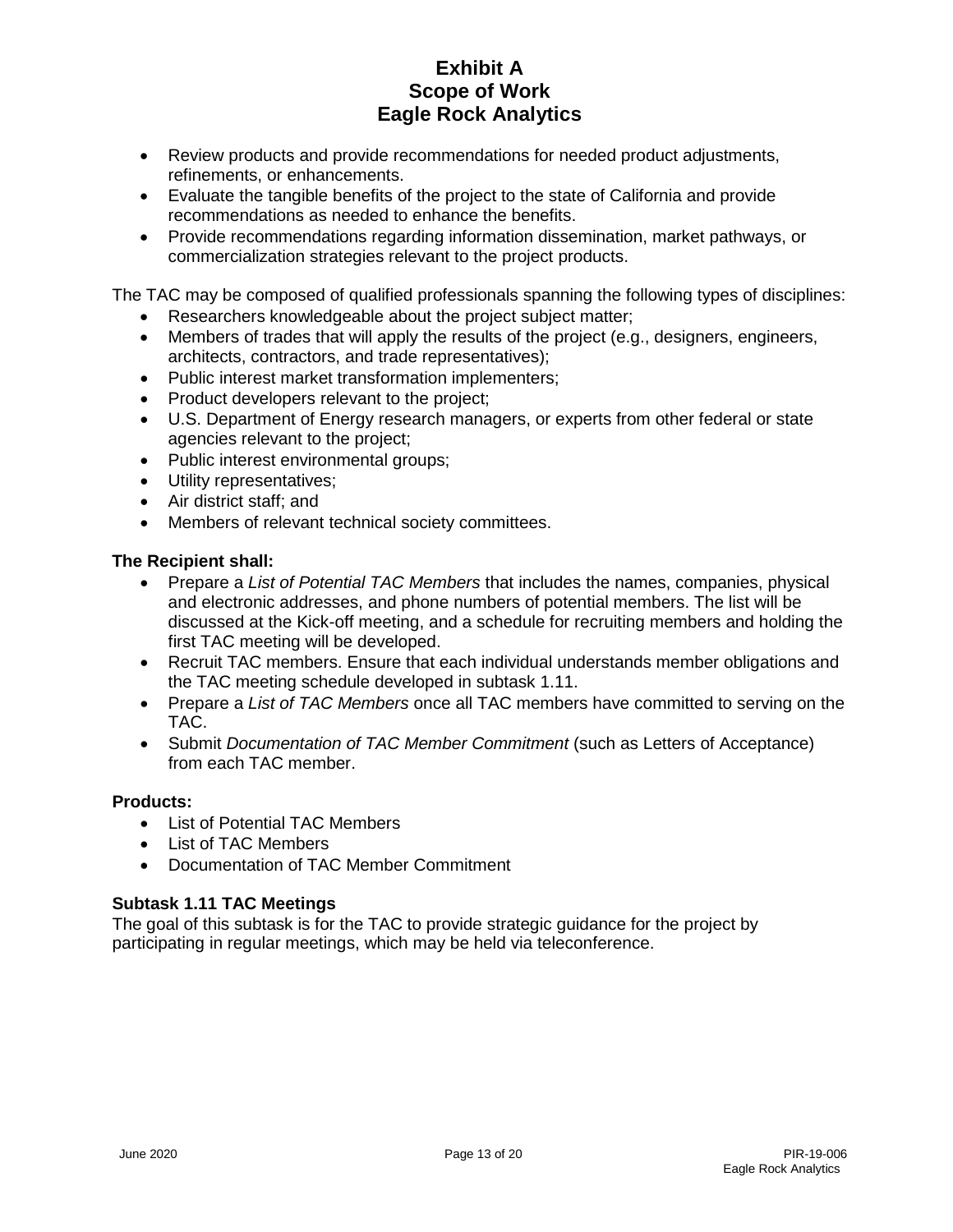#### **The Recipient shall:**

- Discuss the TAC meeting schedule with the CAM at the Kick-off meeting. Determine the number and location of meetings (in-person and via teleconference) in consultation with the CAM.
- Prepare a *TAC Meeting Schedule* that will be presented to the TAC members during recruiting. Revise the schedule after the first TAC meeting to incorporate meeting comments.
- Prepare a *TAC Meeting Agenda* and *TAC Meeting Back-up Materials* for each TAC meeting.
- Organize and lead TAC meetings in accordance with the TAC Meeting Schedule. Changes to the schedule must be pre-approved in writing by the CAM.
- Prepare *TAC Meeting Summaries* that include any recommended resolutions of major TAC issues.

#### **The TAC shall:**

- Help set the project team's goals and contribute to the development and evaluation of its statement of proposed objectives as the project evolves.
- Provide a credible and objective sounding board on the wide range of technical and financial barriers and opportunities.
- Help identify key areas where the project has a competitive advantage, value proposition, or strength upon which to build.
- Advocate on behalf of the project in its effort to build partnerships, governmental support and relationships with a national spectrum of influential leaders.
- Ask probing questions that insure a long-term perspective on decision-making and progress toward the project's strategic goals.

#### **Products:**

- TAC Meeting Schedule (draft and final)
- TAC Meeting Agendas (draft and final)
- TAC Meeting Back-up Materials
- TAC Meeting Summaries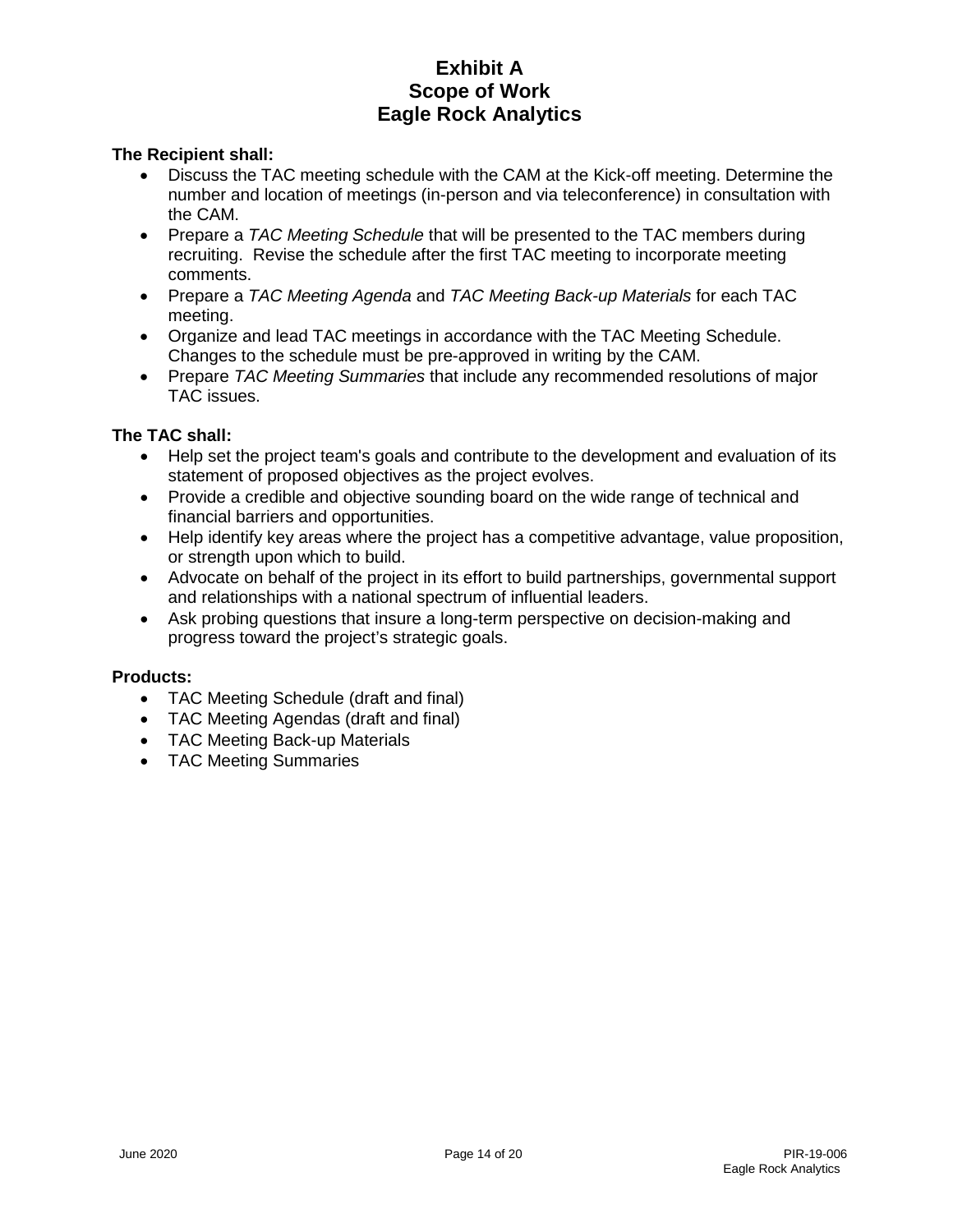## **IV. TECHNICAL TASKS**

*Products that require a draft version are indicated by marking "(draft and final)" after the product name in the "Products" section of the task/subtask. If "(draft and final)" does not appear after the product name, only a final version of the product is required. Subtask 1.1 (Products) describes the procedure for submitting products to the CAM.* 

#### **TASK 2: STAKEHOLDER OUTREACH AND ENGAGEMENT**

The goals of this task are to ensure that historic temperature, geohazard and risk assessment products are actionable, defined here as being designed in a manner that can be used by stakeholders to begin climate resilience planning and development for the natural gas infrastructure. Ultimately, this task aims to ensure that once data products are produced, follow up assessments are performed to identify opportunities to improve the utility of products produced. This work seeks to be informative beyond the project period itself, with lessons learned transferred to CEC and other researchers active in the field to improve CEC's research to inform vulnerability and resilience options for a rapidly decarbonizing energy sector and other research efforts associated with California's anticipated Fifth Climate Change Assessment (Fifth Assessment).

#### **The Recipient shall:**

- Prepare a *Stakeholder Outreach and Engagement Plan* that includes but is not limited to the following:
	- o Identifies key stakeholder groups to engage; and
	- o Formulates approaches appropriate to each stakeholder group; and
	- o Charts a path forward that allows for evolution of engagement activities in concert with project development (i.e. transitioning from understanding stakeholder needs, to observing how they use the data, to responding to criticisms or new opportunities to ensure data products are effectively being utilized).
- Approach outreach efforts with the understanding that all ratepayers need to be represented, including vulnerable and disadvantaged ratepayers, and ensuring that data products are reflective of the needs of all ratepayers (including those who are transitioning towards a less carbon intensive energy future).
- Upon completion of the temperature-related elements of Task 3, engage Stakeholders on how they are using temperature data to ensure the product is working as needed, and then use this information to inform further development.
- Develop relationships with research teams involved in CEC's broader portfolio of energyrelated research as well as an anticipated Fifth Assessment to share lessons learned in outreach activities and to participate in their outreach efforts to leverage efforts efficiently.
- Perform outreach activities with the scientific community, identifying new developments in the rapidly evolving field of compound climate event risk assessment, and leveraging new open sourced software developments to improve our data products and ensure that climate data produced by PIER and EPIC funding is state-of-the-art.
- Use lessons learned from outreach efforts to inform the development and implementation of products in Tasks 4.
- Periodically revise the *Stakeholder Outreach and Engagement Plan* to ensure it is consistent with current policy (i.e. bi-annual updates to IEPR).
- Summarize lessons learned from above activities in a brief *Memorandum on Natural Gas System Needs for Climate and Geohazard Data Products.*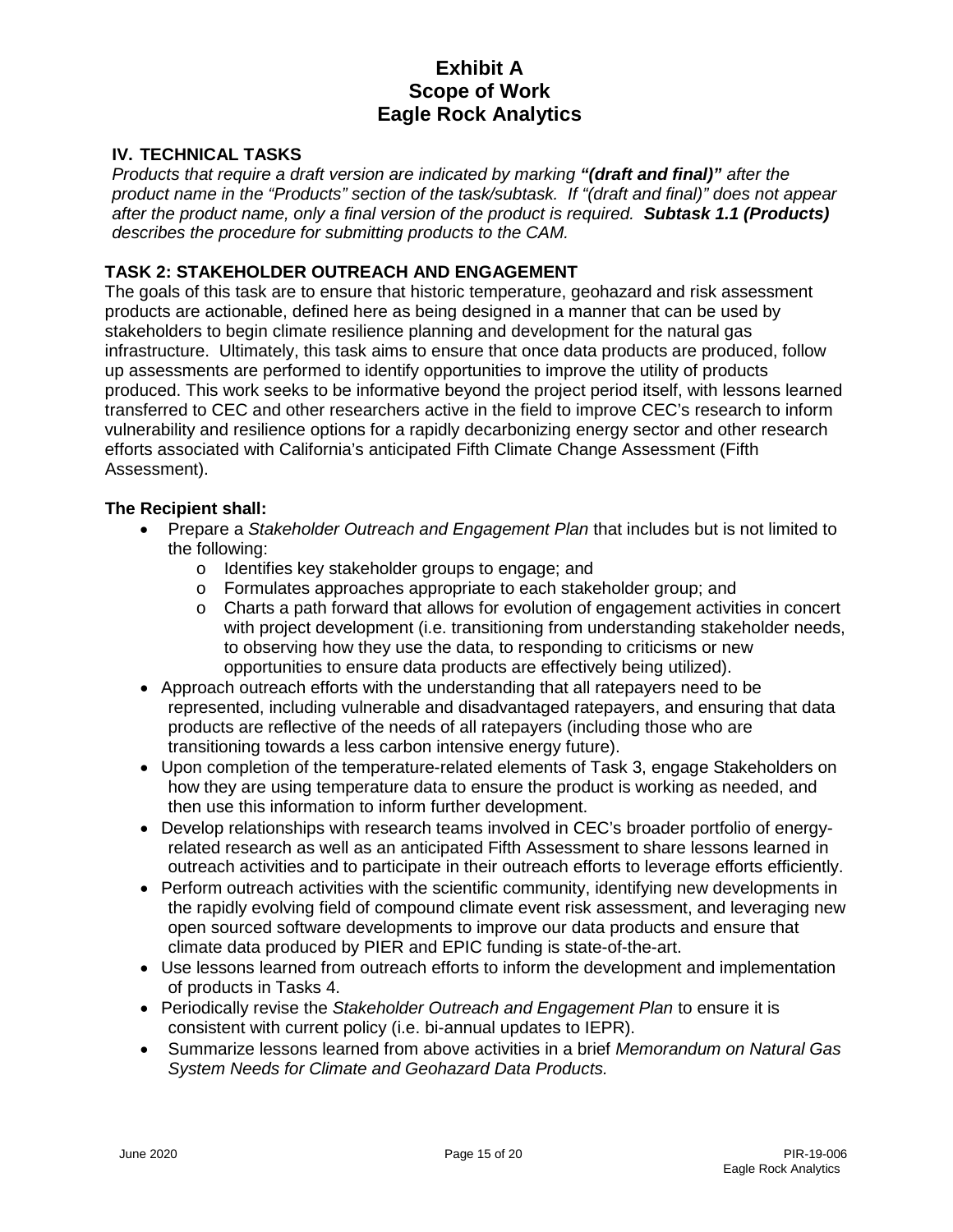#### **Products:**

- Stakeholder Outreach and Engagement Plan (draft and final)
- Memorandum on Natural Gas System Needs for Climate and Geohazard Data Products

#### **TASK 3: DEVLOPMENT OF A DATA ANALYSIS PLATFORM FOR HISTORICAL WEATHER DATA AT HIGH RESOLUTIONS**

The goal of this task is to develop a data platform that archives historic climate data that resolves local features critical to representing California's complex and rugged topographies. This historical climate data will bring together peer-reviewed, quality assured data from a wide array of publicly available sources (i.e. remote sensing, weather stations, reanalysis products). This product will be designed to accommodate sustained, near-real time operation at low cost beyond the Agreement period. The data platform should take advantage of resources currently being made freely available by technology partners and developed in a way to reduce long term maintenance to reduce costs to ratepayers. This platform should be developed in a way that will allow for development of additional climate parameters that are of interest to the natural gas sector.

#### **The Recipient shall:**

- Develop a platform to ingest a vast array of climate and geospatial data.
	- o Perform QA/QC on ingested data.
- Develop machine learning models to generate representative profiles of weather across California.
- Create a publicly accessible *Weather and Climate Data Platform*, containing high resolution (in time and space) weather data products as identified through stakeholder engagement.
	- o Design the platform in a way that enables continuously updating weather and climate data products.
	- o Quantify the accuracy and uncertainty of weather data at each location in California, and present this information in a manner that facilitates use by engineers and others involved with resilient infrastructure design and operations, using information gained in Task 2.
	- o Design a platform that allows for additional historical analyses of weather and climate variables to be performed as needed, at low cost.
	- o Engage and elicit input from federal (and other) researchers engaged in data assimilation, statistical modeling, spatial interpolation and downscaling techniques to ensure that best practices are incorporated into the development of the Database and to reduce operational costs.
	- o Develop relationships with technology providers to ensure that the cost of producing the historical temperature product is minimized and remains low if and when transitioned to real time operations.
	- o Perform work in a transparent, open way that enables straight forward technology transfer at the conclusion of the project.
	- o Provide a *Public Webinar to Introduce Weather and Climate Data Platform*.

#### **Products:**

• Slides from *Public Webinar to Introduce Weather and Climate Data Platform*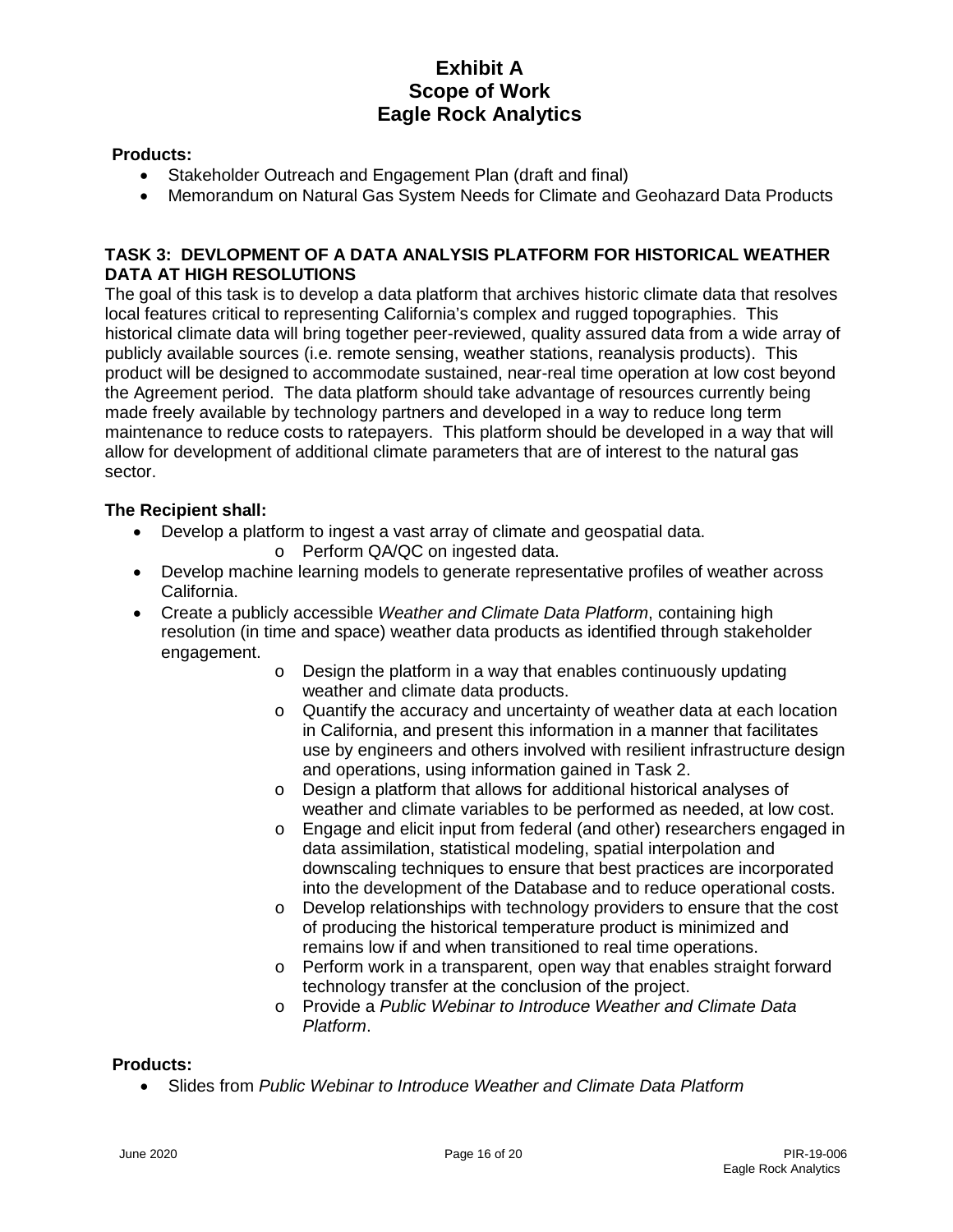### **TASK 4: SUPPORT AND OPERATIONALIZE NATURAL GAS SECTOR CLIMATE RISK RESEARCH**

The goal of this task is to operationalize improved methodologies of assessing risk from compound events, i.e. risk of landslides that occur when extreme precipitation follows wildfires. The goal of this work is to make other efforts operational, including those associated with other PIER NG-funded research as well as that from the broader research community, that assess changes in risk on short (i.e. seasonal) and long (i.e. climate) natural gas infrastructure planning timescales.

## **The Recipient shall:**

- Produce an assessment of methods that assess risk in future climate conditions of landslides that arise from wildfire burns followed by extreme or heavy precipitation events. Such an assessment should include assessment of changes in the frequency and intensity of landslides.
- Identify and outline a plan to operationalize one or more methods on the data analysis platform. Generate a product entitled *Risk Informatics from Climate to Natural Gas Infrastructure*.
- Identify opportunities and cost to create a functional mesonet of California's increasingly high-density network of weather stations.
- To the extent appropriate and possible based on stakeholder needs and engagement, operationalize opportunities related to creation of a functional mesonet for California.
- The above landslide risk assessment shall be informed by extensive outreach in Task 2, focusing on how to make the final form of the output as actionable as possible (including a focus of understanding how best to match risk assessments to the timescales of infrastructure planning).
- Develop analytics leveraging previously funded research and open source solutions on a platform that can be maintained at low-cost.
- Leverage this approach so that risk from additional compound events can be similarly assessed, at low cost and effort, as additional data products are produced (from either this project, other energy-related research, or other efforts that contribute to California's Climate Change Climate Assessment process).

## **Products:**

• Risk Informatics from Climate to Natural Gas Infrastructure

## **TASK 5: EVALUATION OF PROJECT BENEFITS**

The goal of this task is to report the benefits resulting from this project.

## **The Recipient shall:**

- Complete three Project Benefits Questionnaires that correspond to three main intervals in the Agreement: (1) *Kick-off Meeting Benefits Questionnaire*; (2) *Mid-term Benefits Questionnaire*; and (3) *Final Meeting Benefits Questionnaire*.
- Provide all key assumptions used to estimate projected benefits, including targeted market sector (e.g., population and geographic location), projected market penetration, baseline and projected energy use and cost, operating conditions, and emission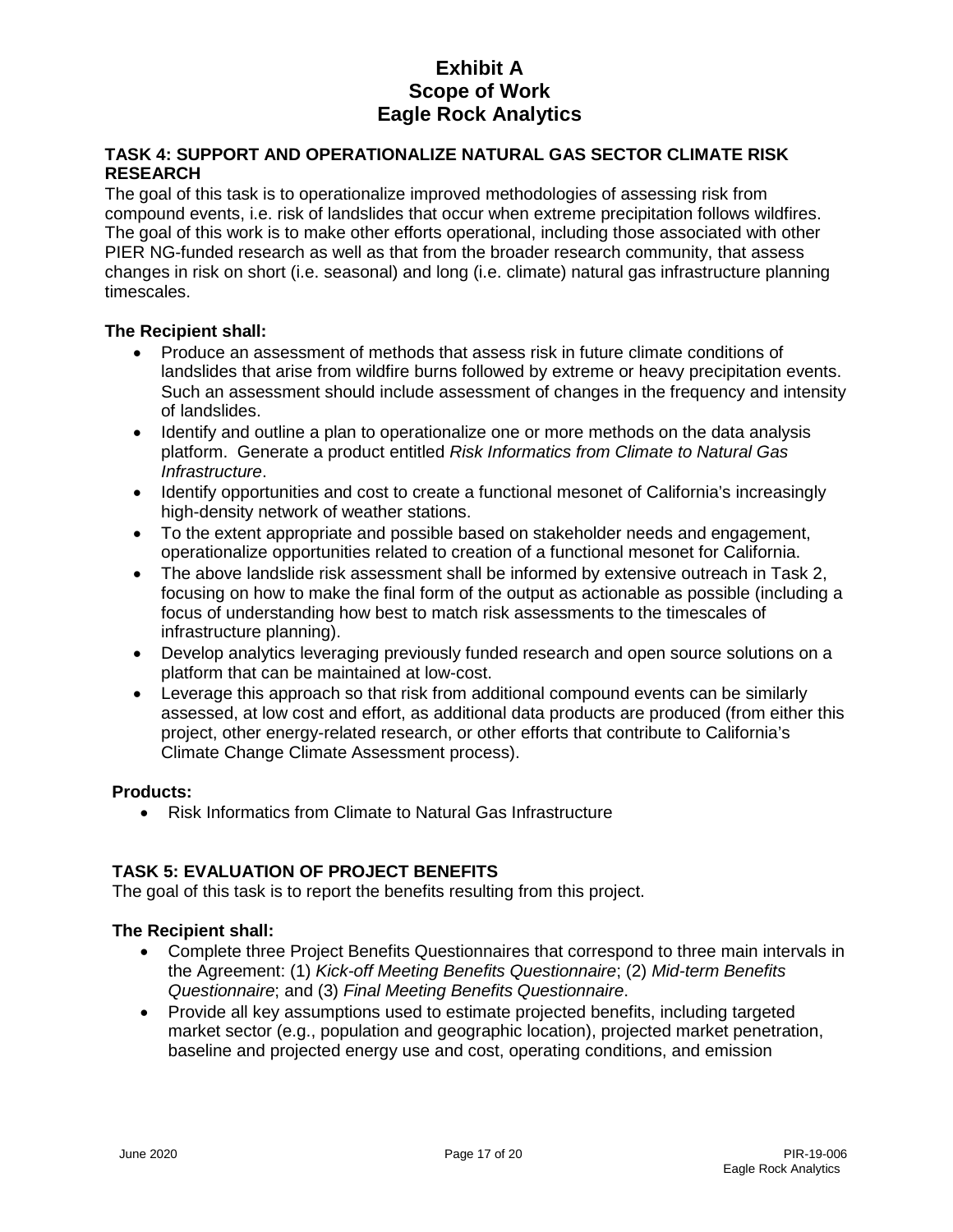reduction calculations. Examples of information that may be requested in the questionnaires include:

- o For Product Development Projects and Project Demonstrations:
	- Published documents, including date, title, and periodical name.
	- Estimated or actual energy and cost savings, and estimated statewide energy savings once market potential has been realized. Identify all assumptions used in the estimates.
	- **Greenhouse gas and criteria emissions reductions.**
	- Other non-energy benefits such as reliability, public safety, lower operational cost, environmental improvement, indoor environmental quality, and societal benefits.
	- Data on potential job creation, market potential, economic development, and increased state revenue as a result of the project.
	- A discussion of project product downloads from websites, and publications in technical journals.
	- A comparison of project expectations and performance. Discuss whether the goals and objectives of the Agreement have been met and what improvements are needed, if any.
	- **Additional Information for Product Development Projects:** 
		- Outcome of product development efforts, such copyrights and license agreements.
		- Units sold or projected to be sold in California and outside of California.
		- Total annual sales or projected annual sales (in dollars) of products developed under the Agreement.
		- Investment dollars/follow-on private funding as a result of Energy Commission funding.
		- Patent numbers and applications, along with dates and brief descriptions.
	- Additional Information for Product Demonstrations:
		- Outcome of demonstrations and status of technology.
		- Number of similar installations.
		- Jobs created/retained as a result of the Agreement.
- o For Information/Tools and Other Research Studies:
	- Outcome of project.
	- Published documents, including date, title, and periodical name.
	- A discussion of policy development. State if the project has been cited in government policy publications or technical journals, or has been used to inform regulatory bodies.
	- The number of website downloads.
	- An estimate of how the project information has affected energy use and cost, or have resulted in other non-energy benefits.
	- An estimate of energy and non-energy benefits.
	- Data on potential job creation, market potential, economic development, and increased state revenue as a result of project.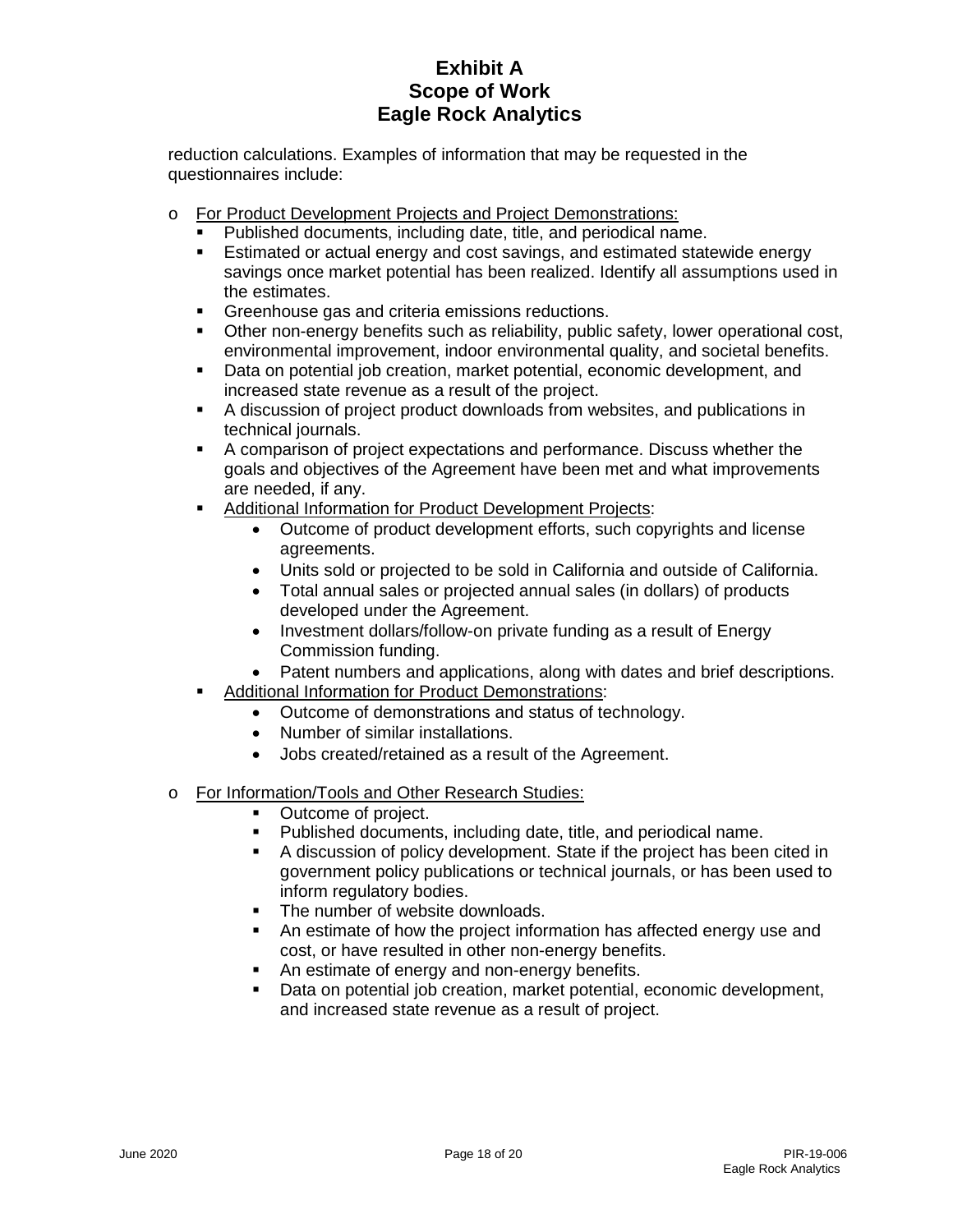- A discussion of project product downloads from websites, and publications in technical journals.
- A comparison of project expectations and performance. Discuss whether the goals and objectives of the Agreement have been met and what improvements are needed, if any.
- Respond to CAM questions regarding responses to the questionnaires.

The Energy Commission may send the Recipient similar questionnaires after the Agreement term ends. Responses to these questionnaires will be voluntary.

#### **Products:**

- Kick-off Meeting Benefits Questionnaire
- Mid-term Benefits Questionnaire
- Final Meeting Benefits Questionnaire

## **TASK 6: TECHNOLOGY/KNOWLEDGE TRANSFER ACTIVITIES**

The goal of this task is to develop a plan to make the knowledge gained, experimental results, and lessons learned available to the public and key decision makers.

#### **The Recipient shall:**

- Prepare an *Initial Fact Sheet* at start of the project that describes the project. Use the format provided by the CAM.
- Prepare a *Final Project Fact Sheet* at the project's conclusion that discusses results. Use the format provided by the CAM.
- Prepare a *Technology/Knowledge Transfer Plan* that includes:
	- $\circ$  An explanation of how the knowledge gained from the project will be made available to the public, including the targeted market sector and potential outreach to end users, utilities, regulatory agencies, and others.
	- $\circ$  A description of the intended use(s) for and users of the project results.
	- o Published documents, including date, title, and periodical name.
	- o Copies of documents, fact sheets, journal articles, press releases, and other documents prepared for public dissemination. These documents must include the Legal Notice required in the terms and conditions. Indicate where and when the documents were disseminated.
	- o A discussion of policy development. State if project has been or will be cited in government policy publications, or used to inform regulatory bodies.
	- o The number of website downloads or public requests for project results.
	- o Additional areas as determined by the CAM.
- Conduct technology transfer activities in accordance with the Technology/Knowledge Transfer Plan. These activities will be reported in the Progress Reports.
- When directed by the CAM, develop *Presentation Materials* for an Energy Commissionsponsored conference/workshop(s) on the project.
- When directed by the CAM, participate in annual EPIC symposium(s) sponsored by the California Energy Commission.
- Provide at least (6) six *High Quality Digital Photographs* (minimum resolution of 1300x500 pixels in landscape ratio) of pre and post technology installation at the project sites or related project photographs.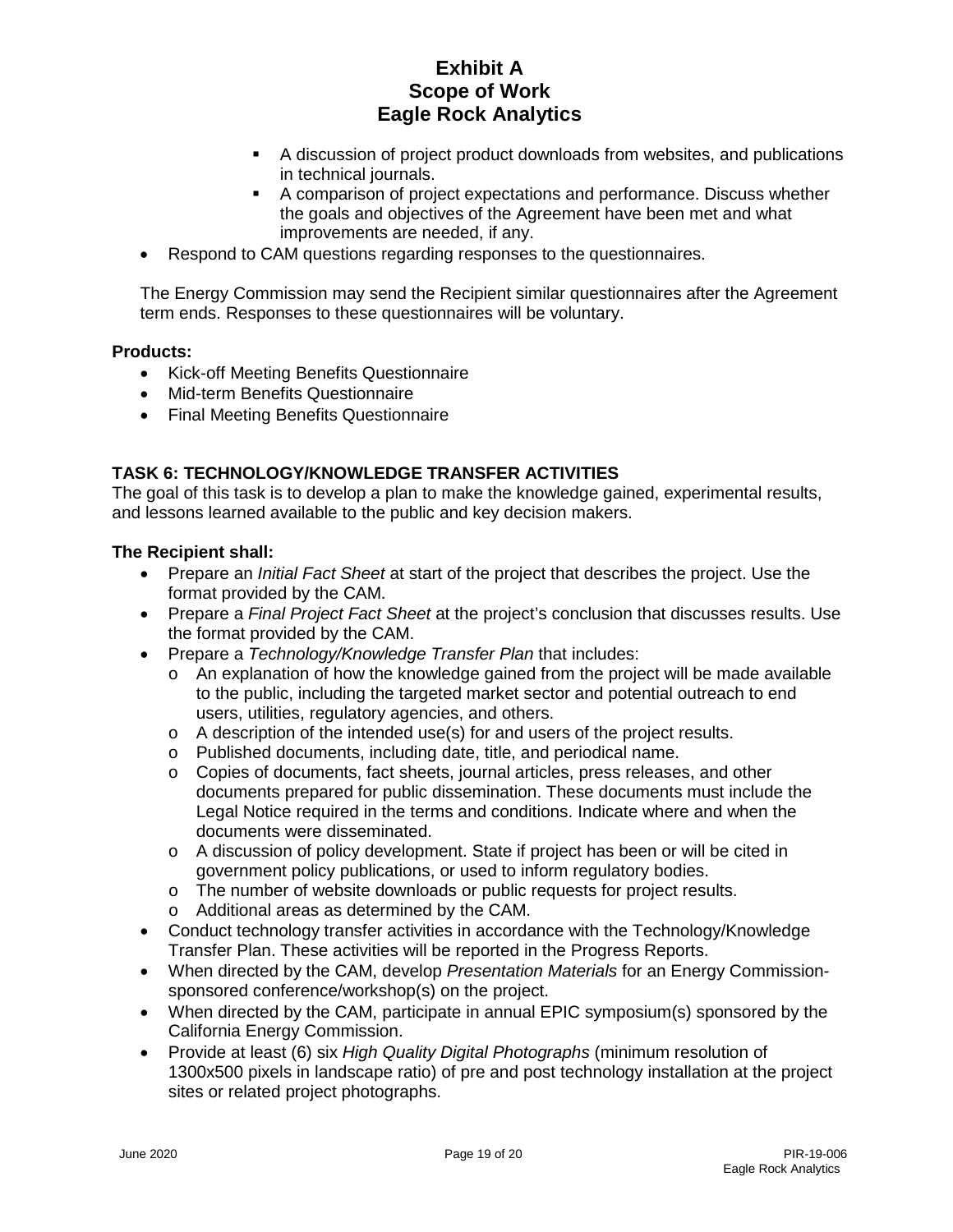• Prepare a *Technology/Knowledge Transfer Report* on technology transfer activities conducted during the project.

## **Products:**

- Initial Fact Sheet (draft and final)
- Final Project Fact Sheet (draft and final)
- Presentation Materials (draft and final)
- High Quality Digital Photographs
- Technology/Knowledge Transfer Plan (draft and final)
- Technology/Knowledge Transfer Report (draft and final)

#### **Products:**

• Production Readiness Plan (draft and final)

#### **PROJECT SCHEDULE**

Please see the attached Excel spreadsheet.